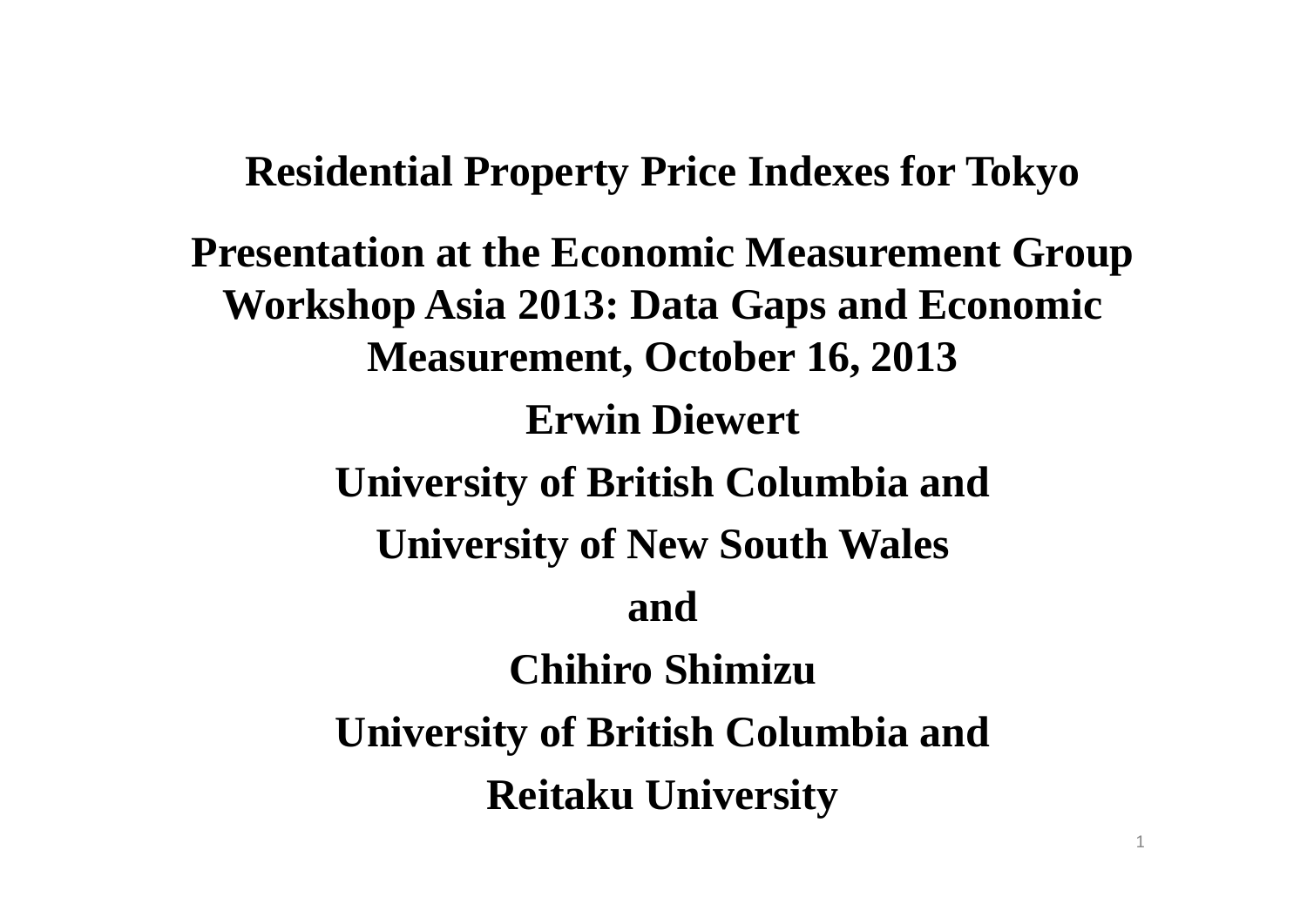# **Introduction**

- **For many purposes, it is useful to have separate price (and quantity) indexes for residential housing; e.g., this information is required in order to construct SNA (real) balance sheets.**
- **The Eurostat** *Residential Property Price Indices Handbook* **suggested a hedonic regression model (the builder's model) that could be used to decompose the transaction prices of residential houses into separate land and structure components and the method was tested using real estate sales data for the small town of "A" in the Netherlands.**
- **However, an open question is: can the builder's model be applied to a large urban center where neighbourhood effects are going to be much more important than they were for the town of "A"?**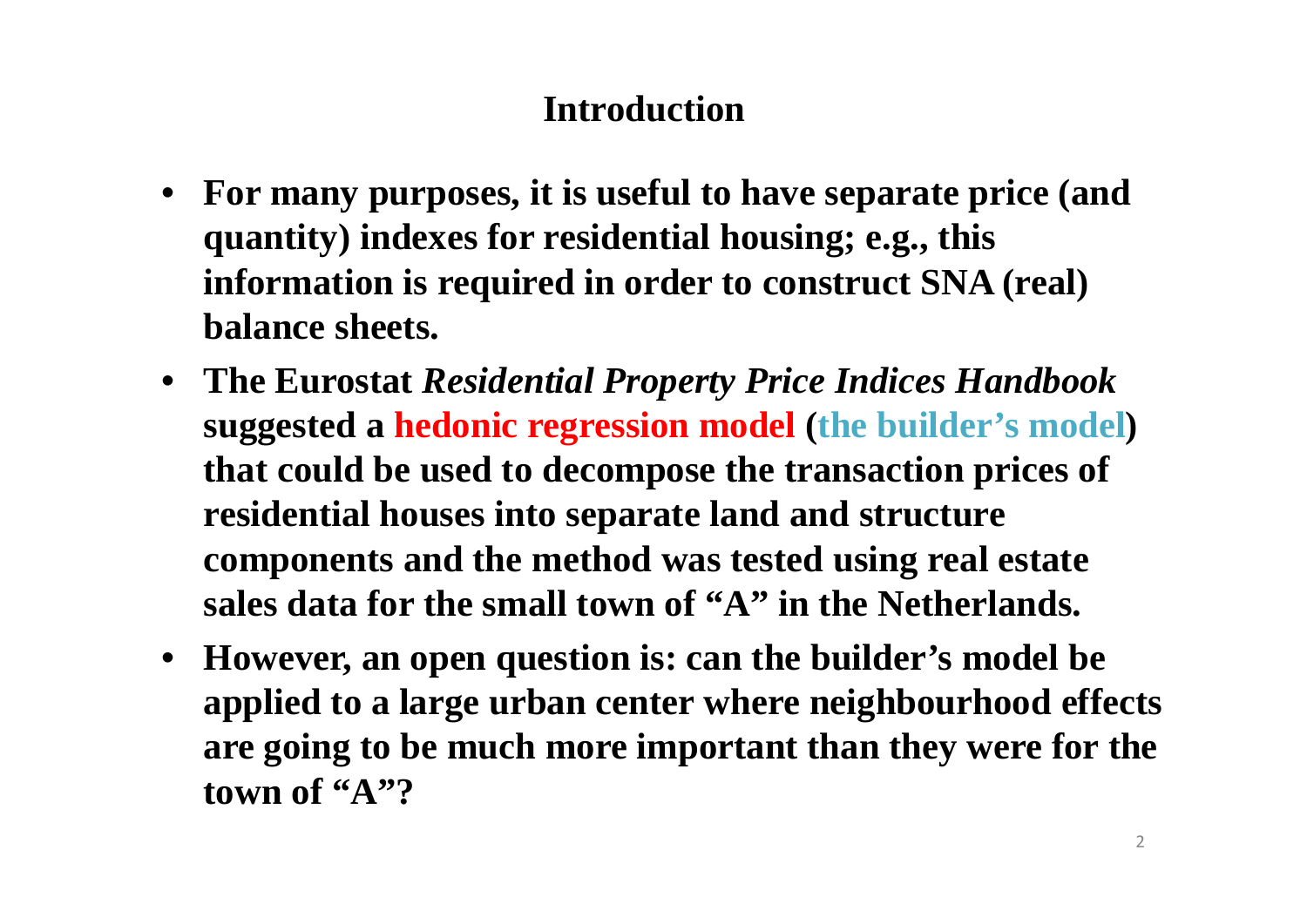### **Introduction (cont)**

- **To answer this question, we attempted to implement the builder's model for the large city of Tokyo.**
- **Our data on sales of residential houses in Tokyo was not dense enough for us to implement the basic builder's model for individual neighbourhoods (or Wards) of Tokyo so in the present paper, we used Ward dummy variables to take into account neighbourhood effects on the price of land.**
- **In the** *RPPI Handbook***, it was found that information on the sales price of a house in the town of "A" along with information on the lot area, the structure area and the age of the structure was sufficient to explain about 85% of the variation in house prices. (These are the basic characteristics).**
- **Another innovation in the present paper is the extension of the basic** *RPPI* **model to include other house characteristics. These extra characteristics were added as spline variables in order to achieve a better description of the data.**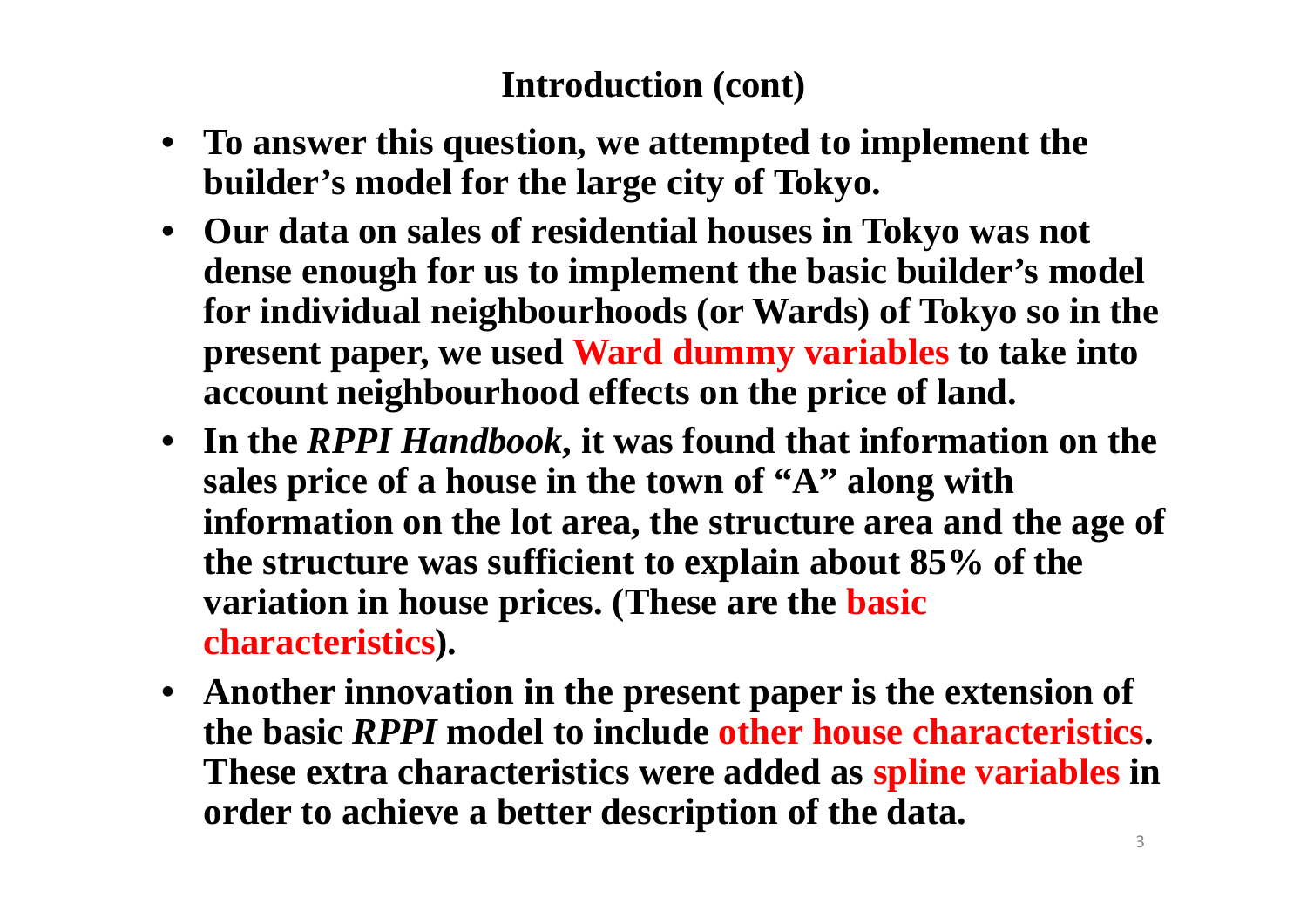# **The Variables**

- $V = The$  value of the sale of the house in 10,000,000 Yen;
- **S <sup>=</sup> Structure area (floor space area) in units of 100 meters squared;**
- **L <sup>=</sup> Lot area in units of 100 meters squared;**
- **A <sup>=</sup> Approximate age of the structure in years;**
- **NB <sup>=</sup> Number of bedrooms;**
- **WI <sup>=</sup> Width of the lot in meters;**
- **TW <sup>=</sup> Walking time in minutes to the nearest subway station;**
- **TT <sup>=</sup> Subway running time in minutes to the Tokyo station from the nearest station during the day (not early morning or night).**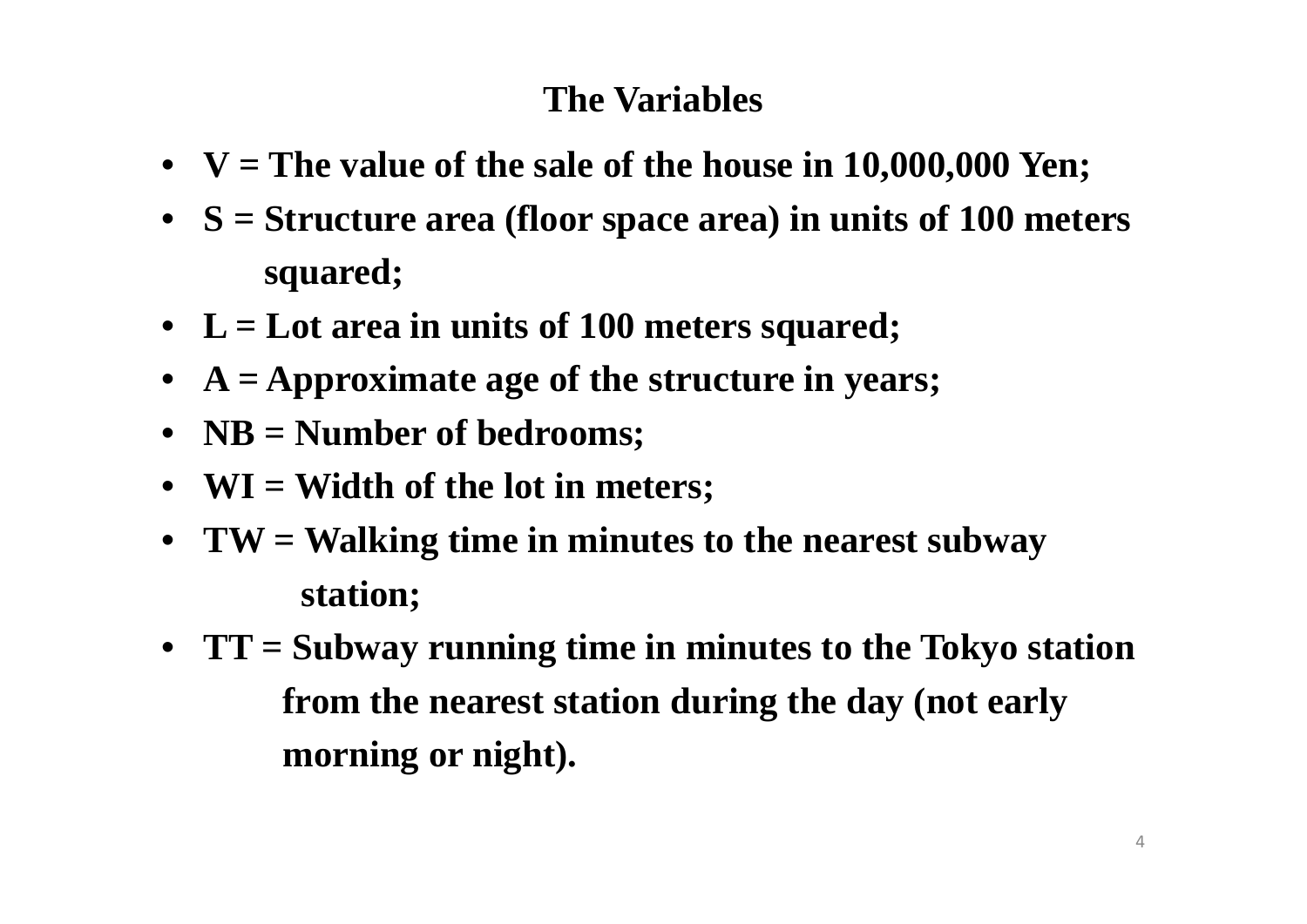# **The Data**

• **There were a total of 5578 observations (after range deletions) in our sample of sales of single family houses in the Tokyo area over the 44 quarters covering 2000-2010.**

**Table 1: Descriptive Statistics for the Variables**

| <b>Name</b> | No. of Obs. | <b>Mean</b> | <b>Std. Dev</b> | <b>Minimum</b> | <b>Maximum</b> |
|-------------|-------------|-------------|-----------------|----------------|----------------|
| V           | 5578        | 6.2310      | 2.95420         | 2.0500         | 20             |
| S           | 5578        | 1.0961      | 0.36255         | 0.5012         | 2.4789         |
| L           | 5578        | 1.0283      | 0.42538         | 0.5001         | 2.4977         |
| $\bf A$     | 5578        | 14.689      | 8.91460         | 2.0140         | 49.7230        |
| <b>NB</b>   | 5578        | 3.9518      | 1.04090         | $\overline{2}$ | 8              |
| WI          | 5578        | 4.6987      | 1.26090         | 2.5            | 9              |
| TW          | 5578        | 9.9295      | 4.48510         | $\overline{2}$ | 29             |
| <b>TT</b>   | 5578        | 31.677      | 7.55220         | 4              | 48             |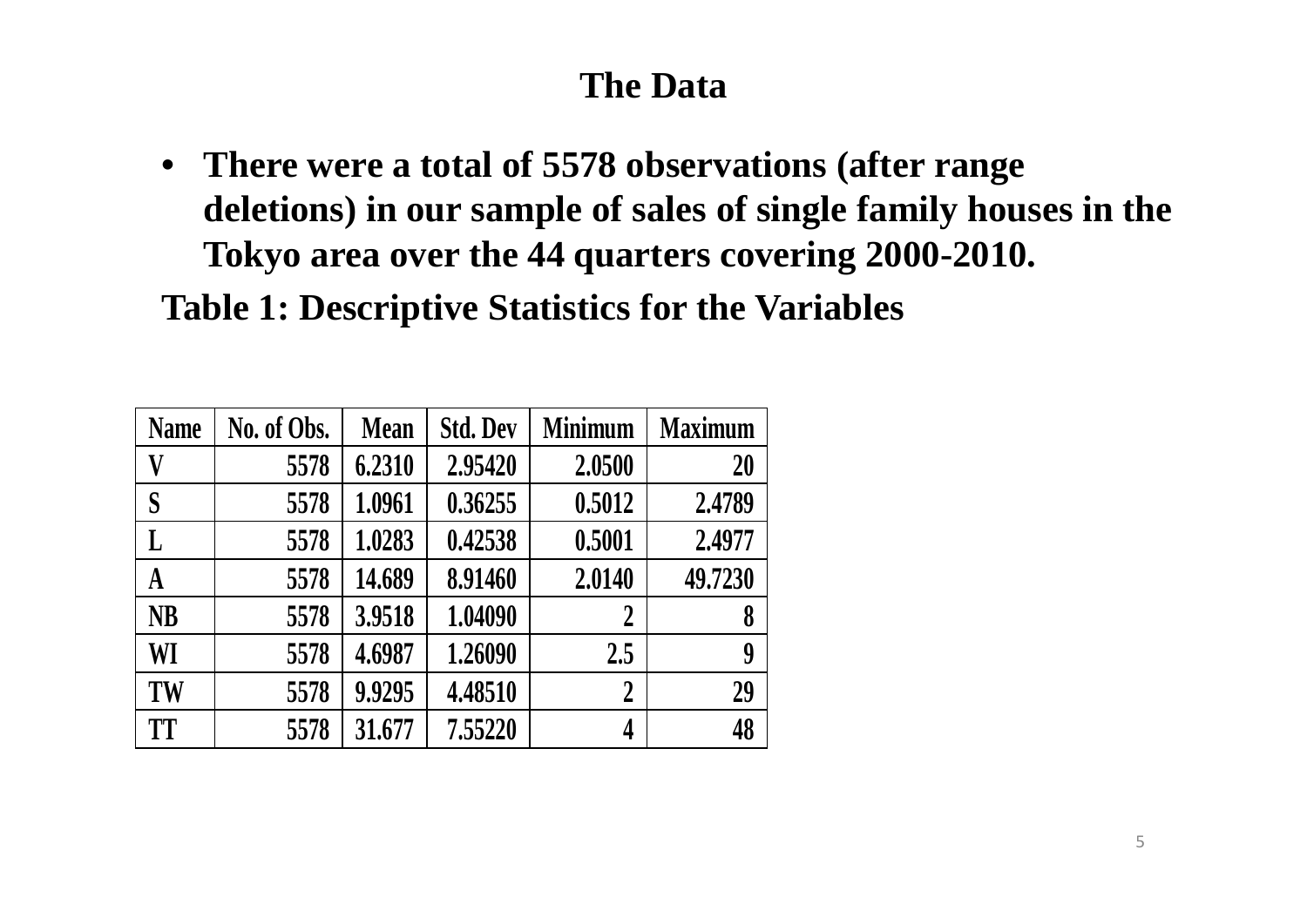# **The Data (cont)**

- **We deleted 9.2 per cent of the observations because they fell outside our range limits for the variables V, L, S, A, NB and W.**
- **It is risky to estimate hedonic regression models over wide ranges when observations are sparse at the beginning and end of the range of each variable.**
- **The a priori range limits for these variables were as follows:**   $2 \leq V \leq 20; \: 0.5 \leq S \leq 2.5; \: 0.5 \leq V \leq 2.5; \: 1 \leq A \leq 50; \: ; \: 2 \leq NB \leq 1$  $8$ ;  $2.5 \le W \le 9$ .
- **In order to eliminate the multicollinearity problem between the lot size L and floor space area S for an individual house, we assumed that the value of a new structure in any quarter was proportional to a Construction Cost Price Index for Tokyo.**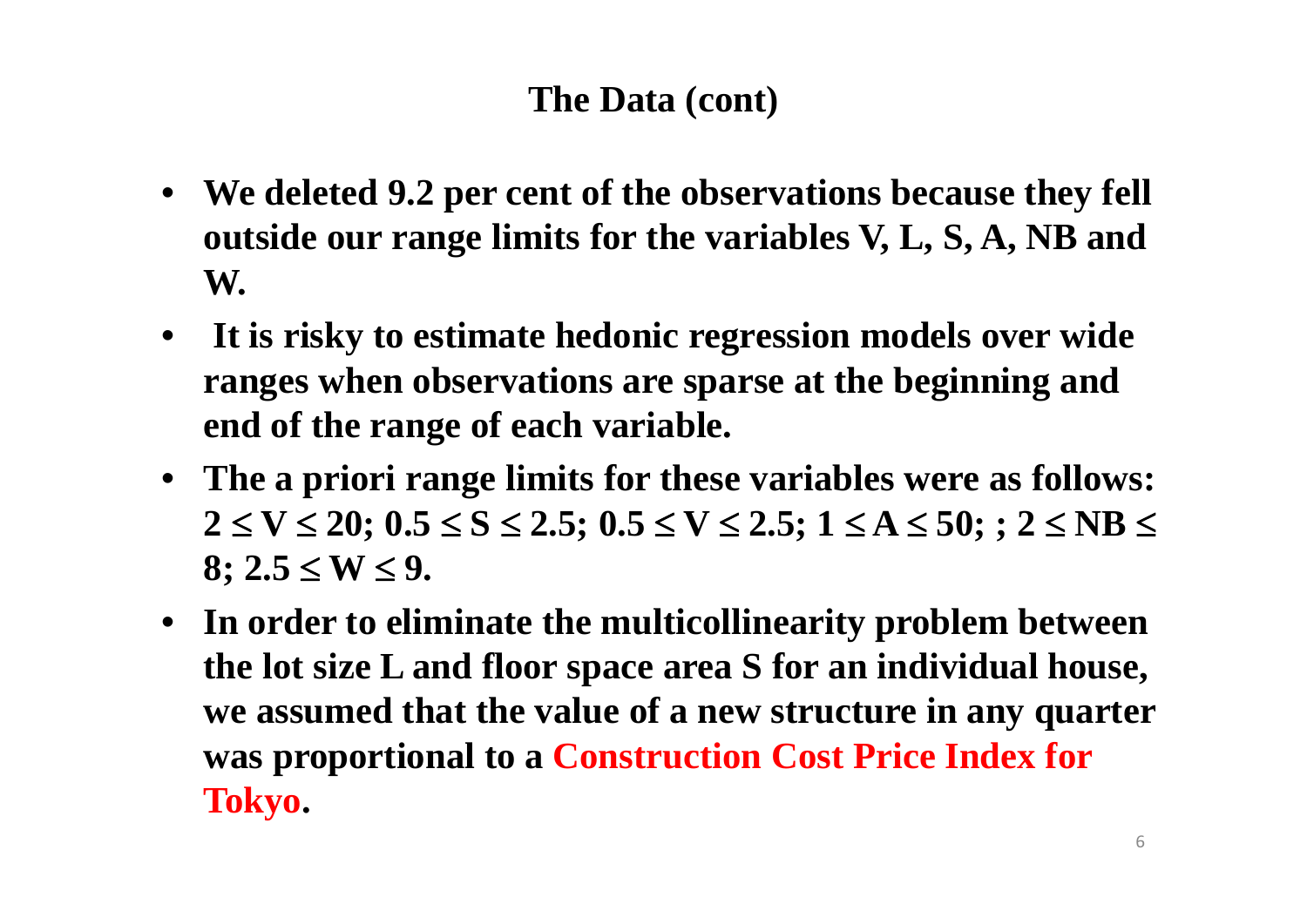### **The Data (cont)**

- **In addition to having the information listed in Table 1 on residential houses sold in Tokyo over 2000-2010, we also had the address for each transaction.**
- **We used this information in order to allocate each sale into one of 21 Wards for the Tokyo area.**
- **We constructed Ward dummy variables and made use of these variables in most of our regressions as locational explanatory variables.**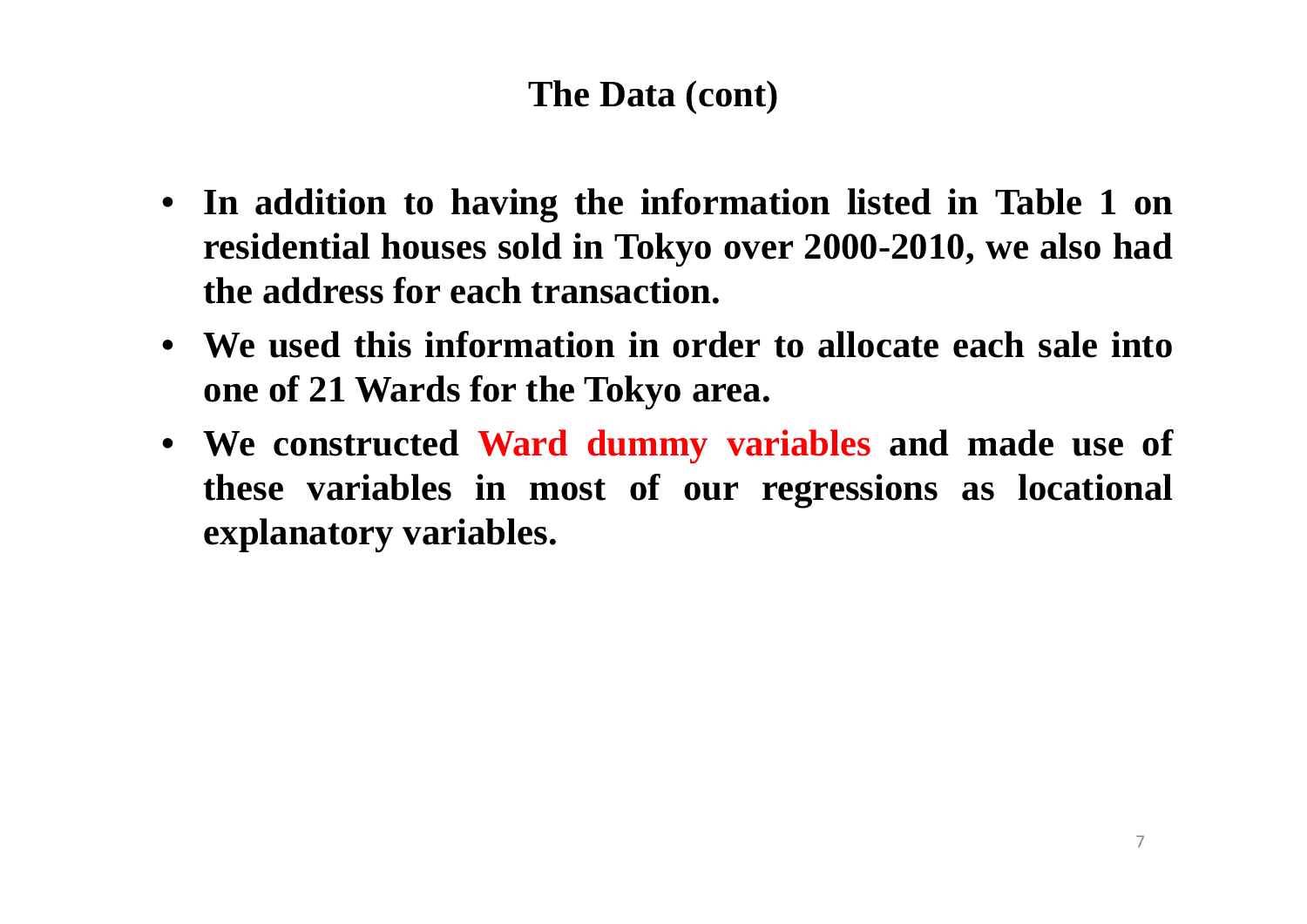### **The Basic Builder's Model**

**Consider the following hedonic regression model for quarter t:**

(2) 
$$
V_{tn} = \alpha_t L_{tn} + \beta_t (1 - \delta_t A_{tn}) S_{tn} + \varepsilon_{tn}
$$
; t = 1,...,44; n = 1,...,N(t)

where the parameter  $\delta_t$  reflects the *net depreciation rate* as the structure ages one additional year, the parameter  $\alpha_{\rm t}$  is the price of land in Tokyo in quarter  $t$  and  $\beta_t$  is the price of a new **structure in period t. Note that we are assuming straight line depreciation here. To eliminate the multicollinearity problem, we combined all of the 44 quarterly regressions into a single regression and also used our exogenous price of new**   $\textbf{const}$ ruction,  $\textbf{p}_{\text{C} \textbf{t}}$  (Note that the  $\boldsymbol{\beta}_{\textbf{t}}$  have been replaced by  $\beta \textbf{p}_{\text{C} \textbf{t}}$  ):

(3) 
$$
V_{tn} = \alpha_t L_{tn} + \beta p_{Ct} (1 - \delta A_{tn}) S_{tn} + \epsilon_{tn}
$$
; t = 1,...,44; n = 1,...,N(t)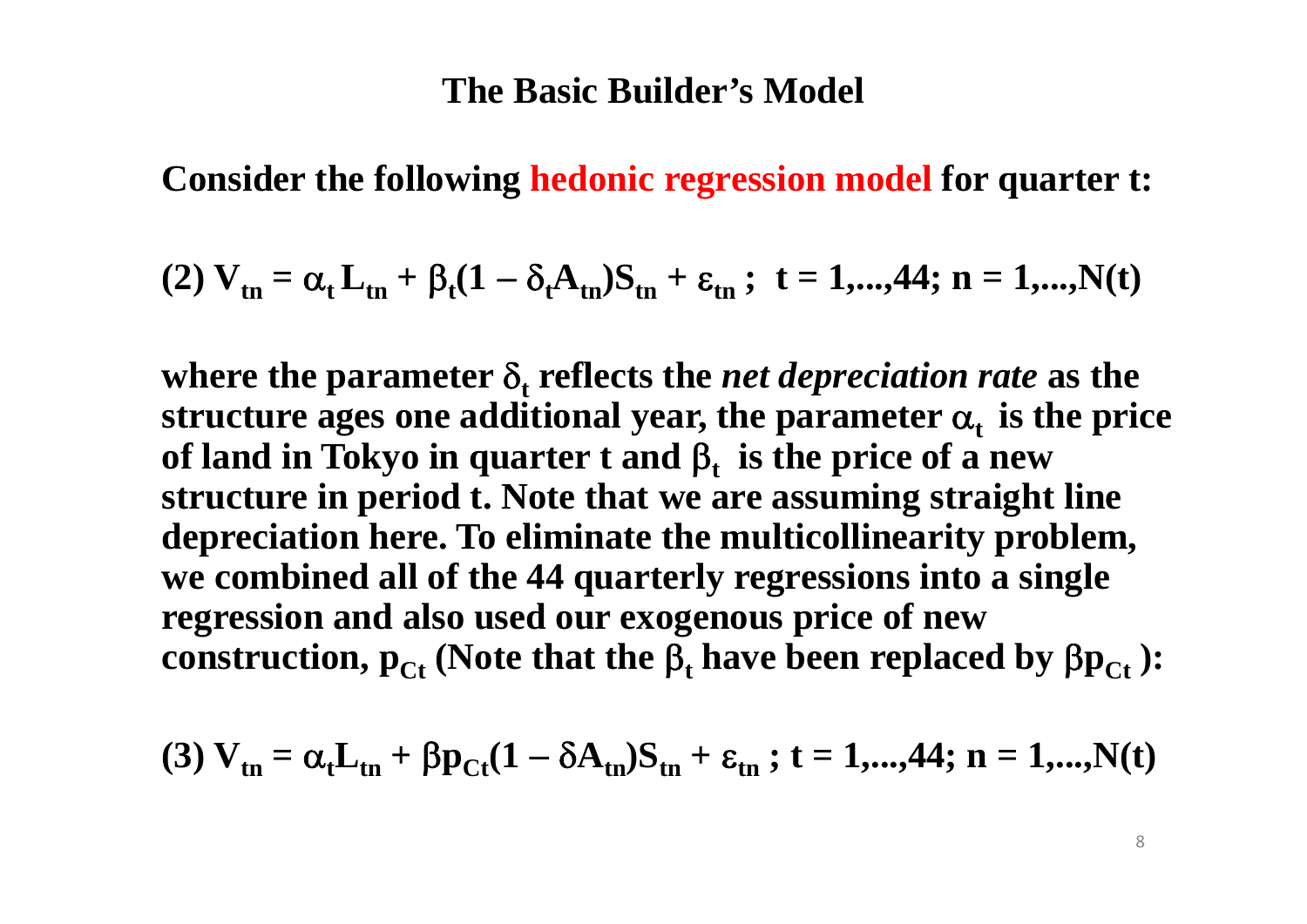**The Multicollinearity Problem Illustrated: Figure 9.1 from the RPPI Handbook: The Price of Land P<sub>L1</sub>, the Price of Structures P<sub>S1</sub>, the Overall Fisher House Price Index P<sub>1</sub> and the Fisher Hedonic Imputation House Price Index PHIF** 

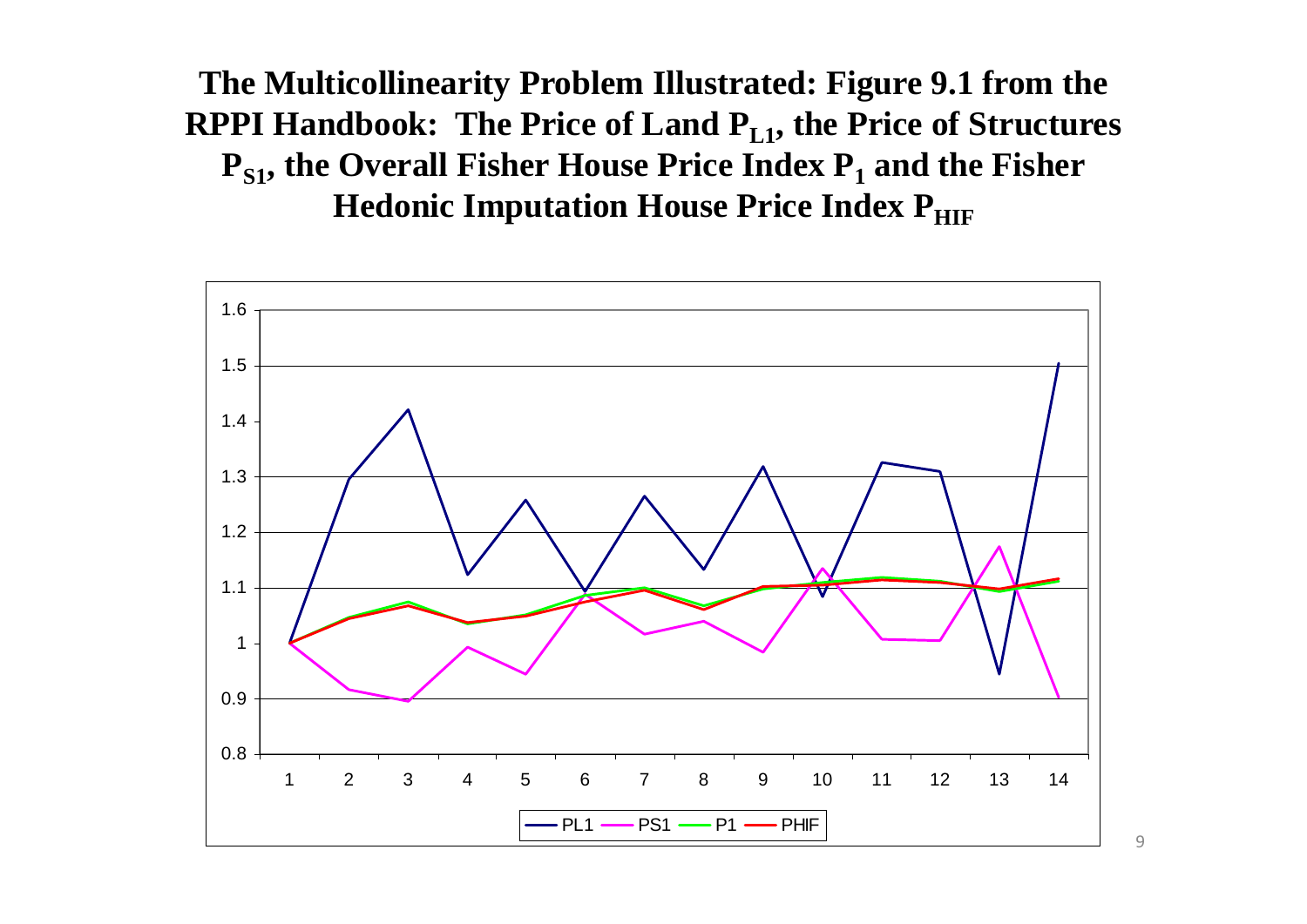### **The Basic Builder's Model: Results**

- **For the model defined by equations (3), we have 5578 degrees of**  freedom to estimate 44 land price parameters  $\boldsymbol{\alpha}_t$ , one structure **price parameter that determines the level of prices over our sample period and one annual straight line depreciation rate parameter , a total of 46 parameters.**
- **The R 2 for the resulting nonlinear regression model was only 0.5704.**
- **Thus the simple Builder**'**<sup>s</sup> Model defined by (3) was not as satisfactory as was the corresponding Builder**'**<sup>s</sup> Model for the small town of "A" in the Netherlands where the R 2 was 0.8703 using the same information on characteristics of the house and lot.**
- In the case of the town of "A", the structures were all much the same and all houses in the town had access to basically the same amenities. The situation in the huge city of Tokyo is very different: **different neighborhoods have access to very different amenities** and so we would expect substantial variations in the price of land **across the various neighborhoods.**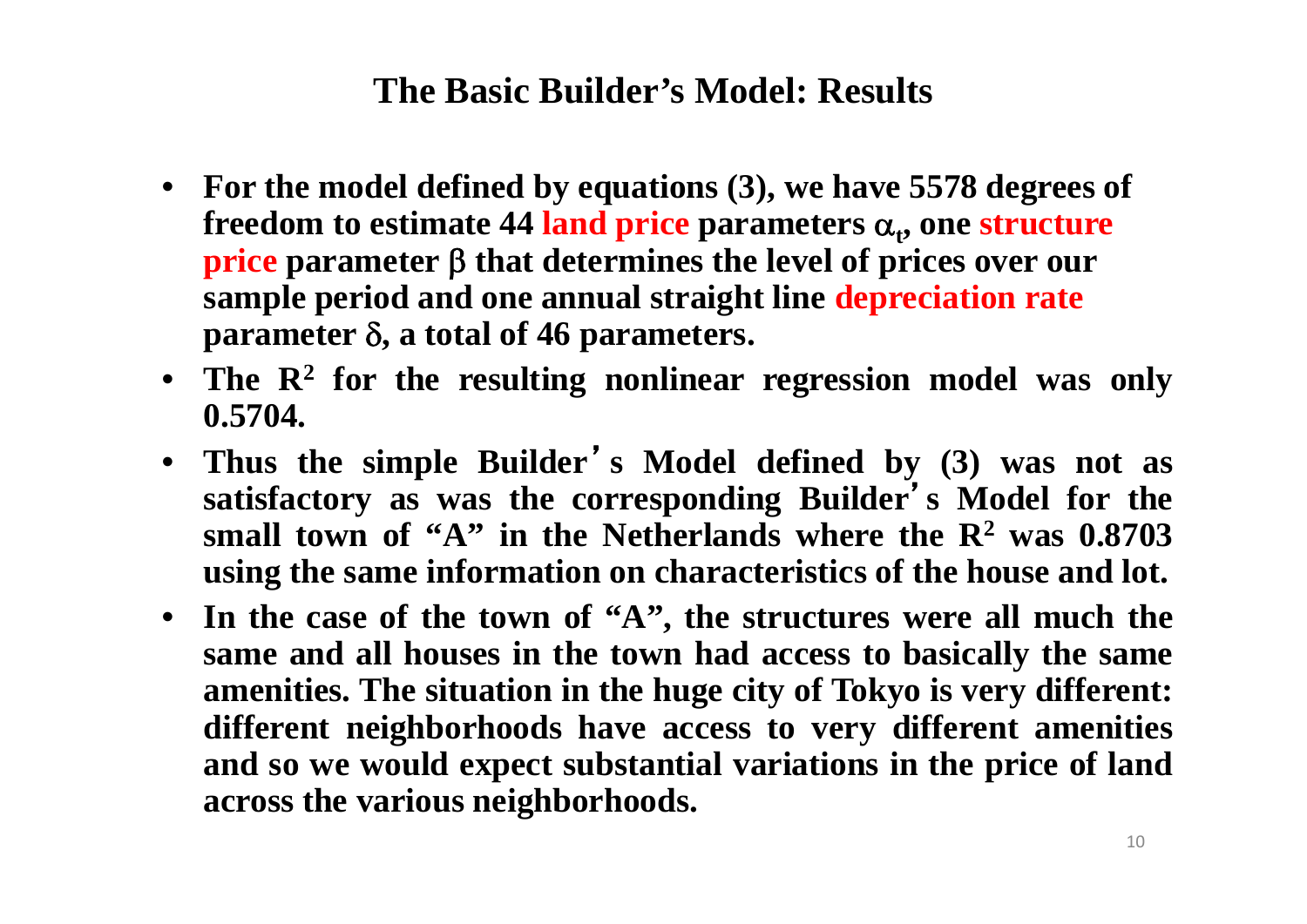**The Basic Builder's Model with Ward Dummy Variables**

- **In order to take into account possible neighbourhood effects on the price of land, we introduced** *ward dummy variables***, D<sub>W,tn,j</sub>, into the hedonic regression (3).**
- **We now modify the model defined by (3) to allow the** *level* **of land prices to differ across the 21 Wards of Tokyo:**

(5) 
$$
V_{tn} = \alpha_t (\sum_{j=1}^{21} \omega_j D_{W,tn,j}) L_{tn} + \beta p_{Ct} (1 - \delta A_{tn}) S_{tn} + \epsilon_{tn} ;
$$
  
\n $t = 1,...,44; n = 1,...,N(t).$ 

- **It can be seen that we have added an additional 21** *ward relative land value parameters,*  $\omega_1, \dots, \omega_{21}$ , to the model defined **by (3). We call the model defined by (5) and (6) Model 1.**
- **However, not all parameters can be identified so we impose the following normalization on the parameters:**

**(6)**  $\omega_{10} \equiv 1$ .

• **The tenth ward, Setagay, has the most transactions in our sample (1158 transactions over the sample period).**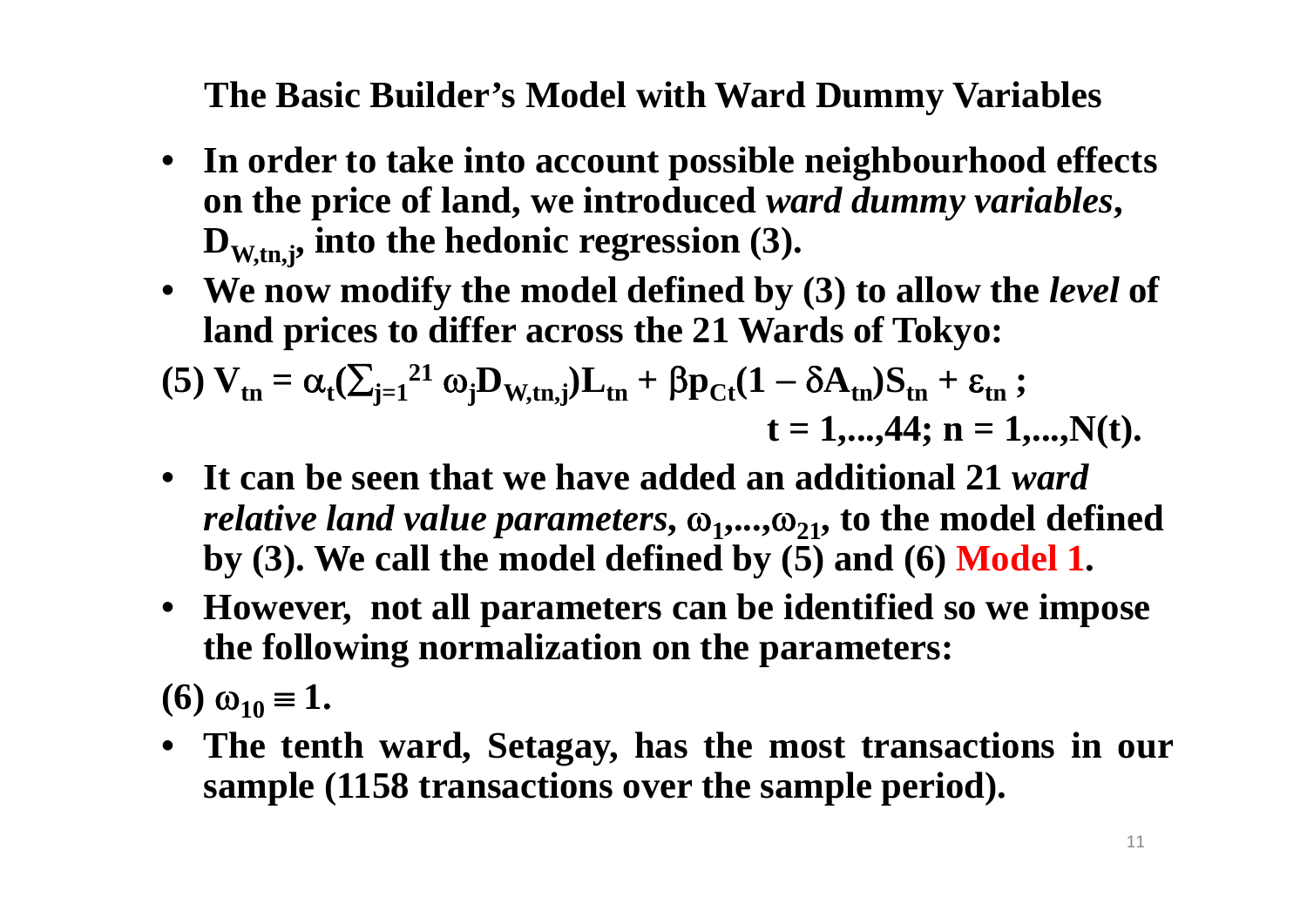**The Basic Builder's Model with Ward Dummy Variables: Results**

- **The R 2 for this model turned out to be 0.8168 and the log likelihood (LL) was 9233.0, a huge increase of 2270.6 over the LL of the model defined by (3).**
- **Thus the Ward variables are very significant determinants of Tokyo house prices.**
- **Note that we used only four characteristics for each house sale: the land area L, the structure area S, the age of the structure A and its Ward location.**
- **However, we also required an exogenous house construction price index to implement our method.**
- **We will omit the details on how the results of the hedonic regression (5) were used to construct separate land and structure price indexes. Chained Fisher indexes were used to aggregate the land and structure components into an overall house price index. The following Chart plots these indexes.**12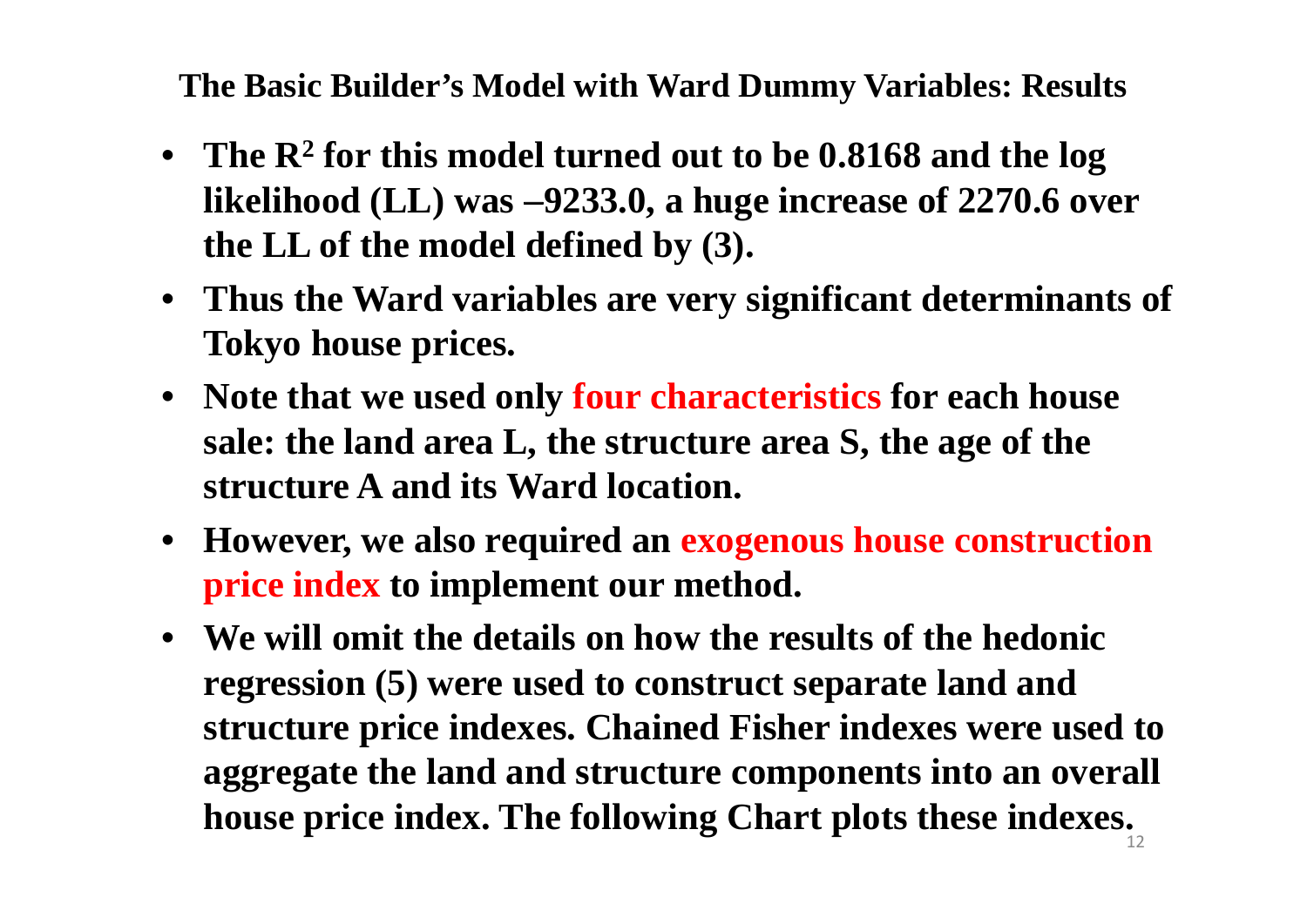**The Basic Builder's Model with Ward Dummy Variables: Results**

- The overall Model 1 house price index  $P_{1t}$  as well as the land **and structure price indexes PL1t and PS1t for Tokyo are graphed in Chart 1.**
- • **We have also computed the quarterly mean and median house prices transacted in each quarter.**

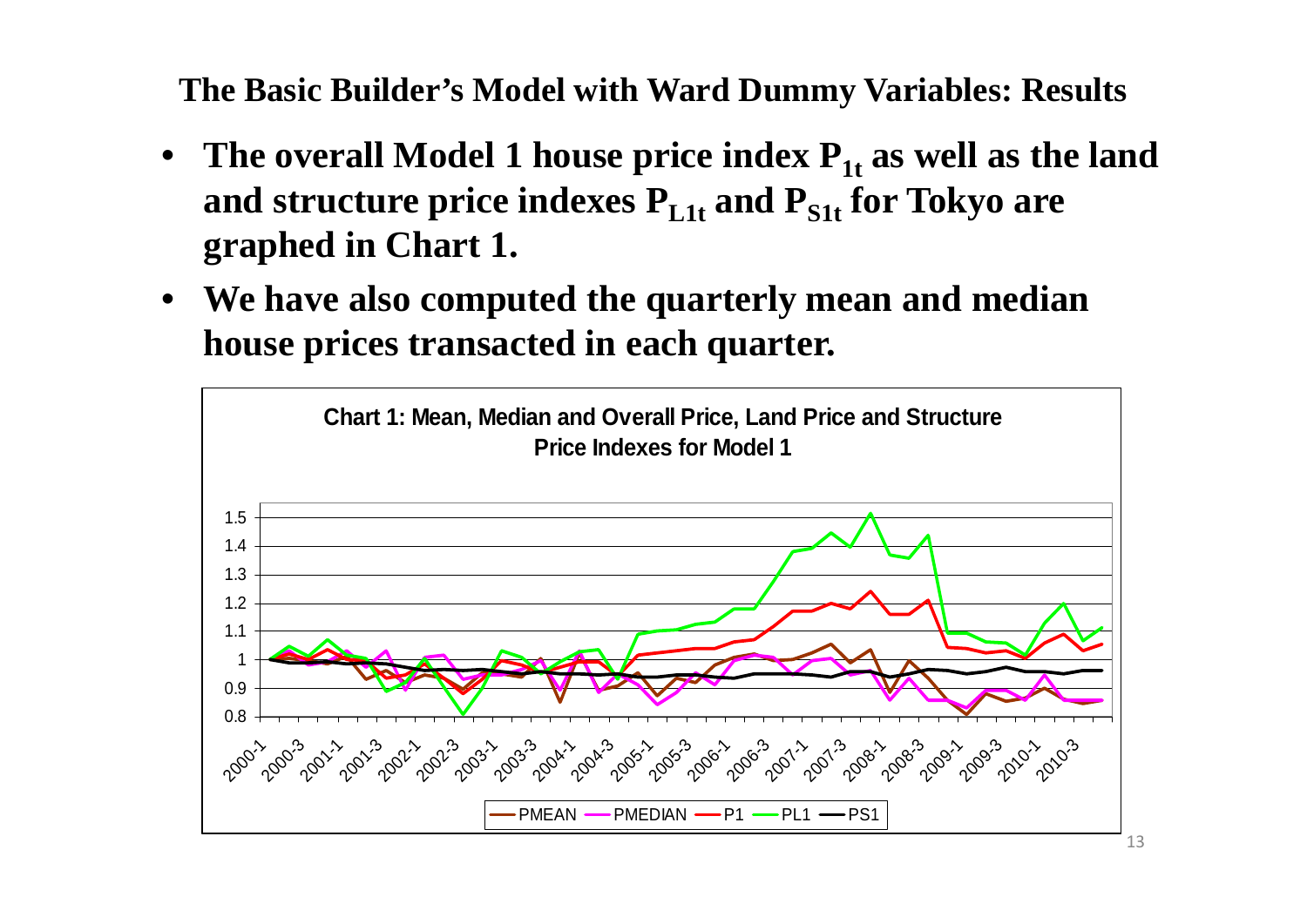**Splines on Lot Size and on the Age of the Structure**

- **In this model, we allow the cost of land to be a** *piecewise linear function* **of the area of the land that the structure sits on.**
- **We also allow the net depreciation of the structure to be a**  *piecewise linear function* **of the age of the structure.**
- **We first look at the lot sizes of the houses in our sample and divide up the observations into roughly 3 equally sized groups, depending on the lot size.**
- **Recall that we have restricted the range of the land variable**   $\text{to } 0.5 \leq L_{\text{tn}} \leq 2.5$ . We chose the land areas where there is a change in the marginal price of land to be  $\mathbf{L}_1$   $\equiv$   $0.77$  and  $\mathbf{L}_2$   $\equiv$ **1.10.**
- **Using these** *land break points***, we found that 1861**  observations fell into the interval  $0.5 \le L_{\rm tn} < 0.77,$  1833 observations fell into the interval  $0.77 \le L_{\rm tn} < 1.10$  and  $1884$ observations fell into the interval  $1.1 \le L_{\rm tn} \le 2.5$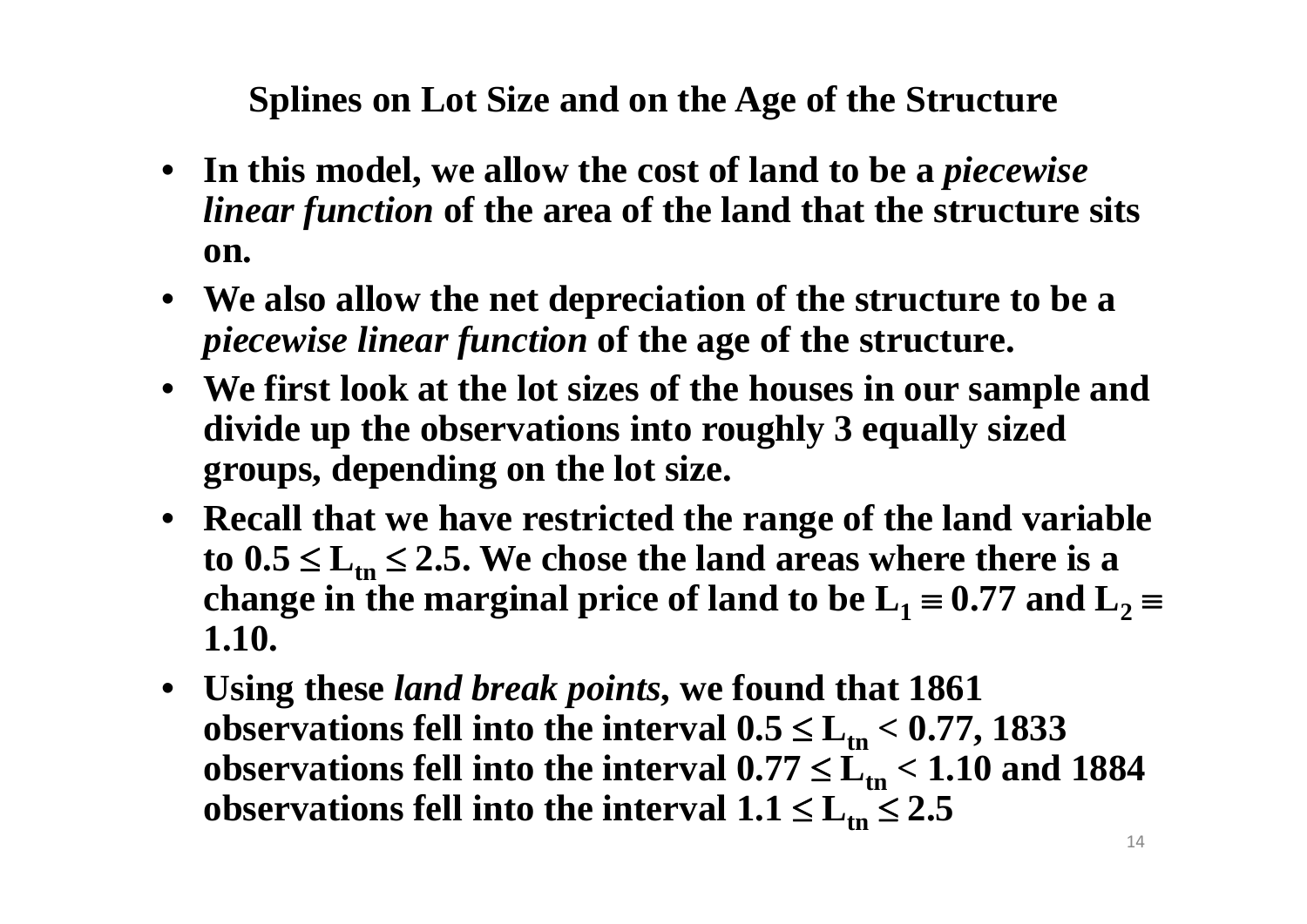**Splines on Lot Size and on the Age of the Structure (cont)**

- **For each observation <sup>n</sup> in period t, we define the three land dummy variables,**  $D_{L,m,k}$ , for  $k = 1,2,3$  as follows:
- (9)  $\mathbf{D}_{\mathbf{L},\mathbf{tn},\mathbf{k}}$   $\equiv$   $\mathbf{1}$  if observation tn has land area that belongs

**to group k;**

- **0 if observation tn has land area that does not belong to group k.**
- **These dummy variables are used in the definition of the following** piecewise linear function of  $L_{tn}$ ,  $f_L(L_{tn})$ :  $(\mathbf{10}) \mathbf{f}_{\mathbf{L}}(\mathbf{L}_{\mathbf{t}\mathbf{n}}) \equiv \mathbf{D}_{\mathbf{L},\mathbf{t}\mathbf{n},\mathbf{1}} \lambda_1 \mathbf{L}_{\mathbf{t}\mathbf{n}} + \mathbf{D}_{\mathbf{L},\mathbf{t}\mathbf{n},\mathbf{2}} [\lambda_1 \mathbf{L}_1 + \lambda_2 (\mathbf{L}_{\mathbf{t}\mathbf{n}})]$  $-L_1$

$$
+ \ D_{L,tn,3}[\lambda_1 L_1 + \lambda_2 (L_2 - L_1) + \lambda_3 (L_{tn} - L_2)]
$$

where the  $\lambda_{\bf k}$  are parameters and  ${\bf L_1}$   $\equiv$  0.77 and  ${\bf L_2}$   $\equiv$  1.10.

 $\bullet$ The function  $f_L(L_{tn})$  defines a *relative valuation function for the land area of a house* **as a function of the plot area.**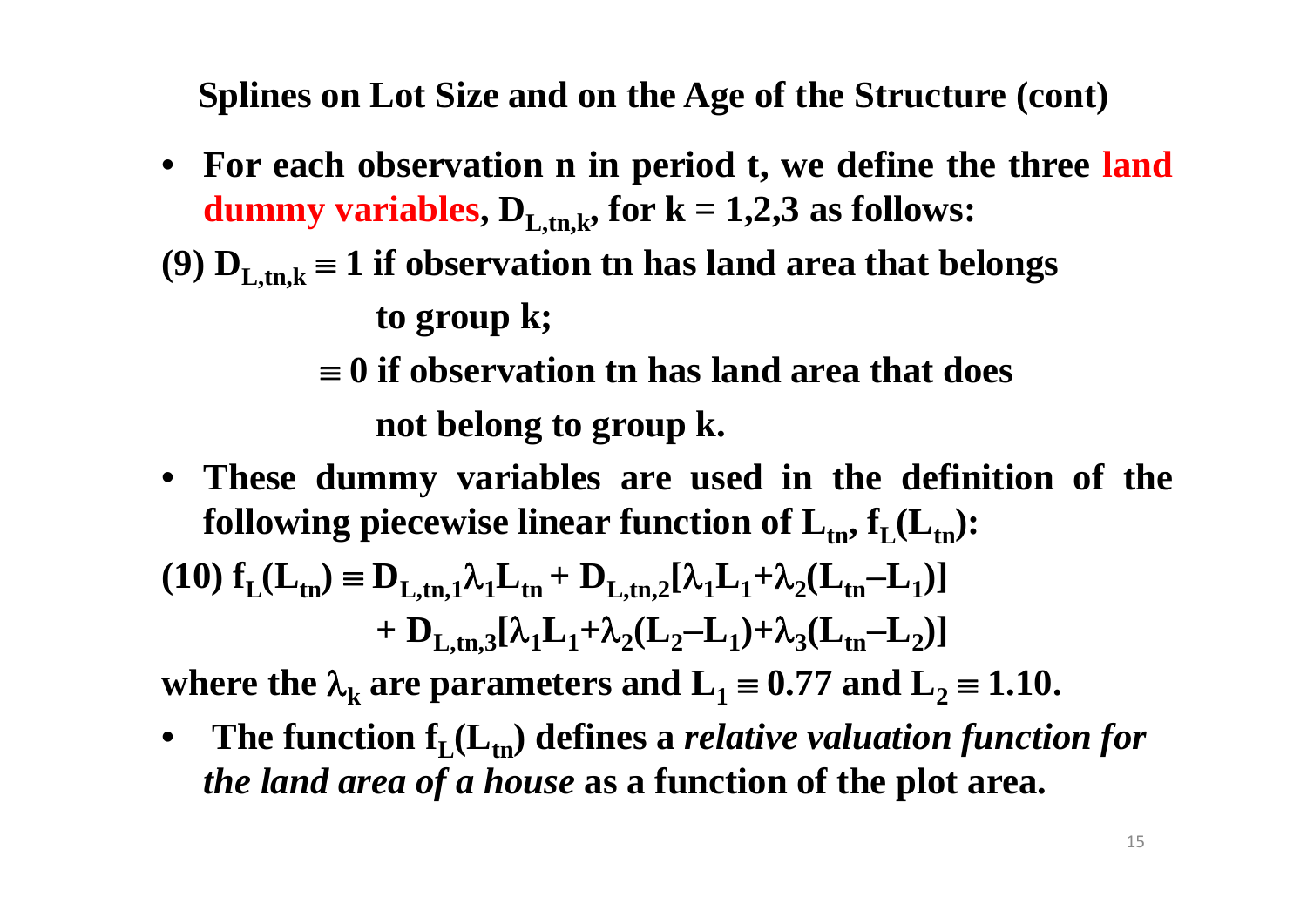**Splines on Lot Size and on the Age of the Structure (cont)**

- **Now divide up our 5578 observations into 3 roughly equal groups based on the age of the structure.**
- **We chose the house ages where there is <sup>a</sup> change in the marginal depreciation rate to be**  $\mathbf{A}_1 \equiv \mathbf{10}$  **and**  $\mathbf{A}_2 \equiv \mathbf{20}$ **. We** found that 2085 observations fell into the interval  $0 \leq A_{\rm tn} <$ **10, 1996 observations fell into the interval**  $10 \leq A_{\rm tn} < 20$  **and 1497** <code>observations fell into the interval 20  $\leq$  A<sub>tn</sub>  $\leq$  50.</code>
- **For each observation <sup>n</sup> in period t, we define the three** *Age dummy variables*,  $D_{A,tn,m}$ , for  $m = 1,2,3$  as follows:
- (11)  $\mathbf{D}_{\mathrm{A},\mathrm{tn,m}}$   $\equiv$  1 if observation tn has a structure whose age **belongs to group m;**
	- **0 if observation tn has <sup>a</sup> structure whose age is** *not* **in group m.**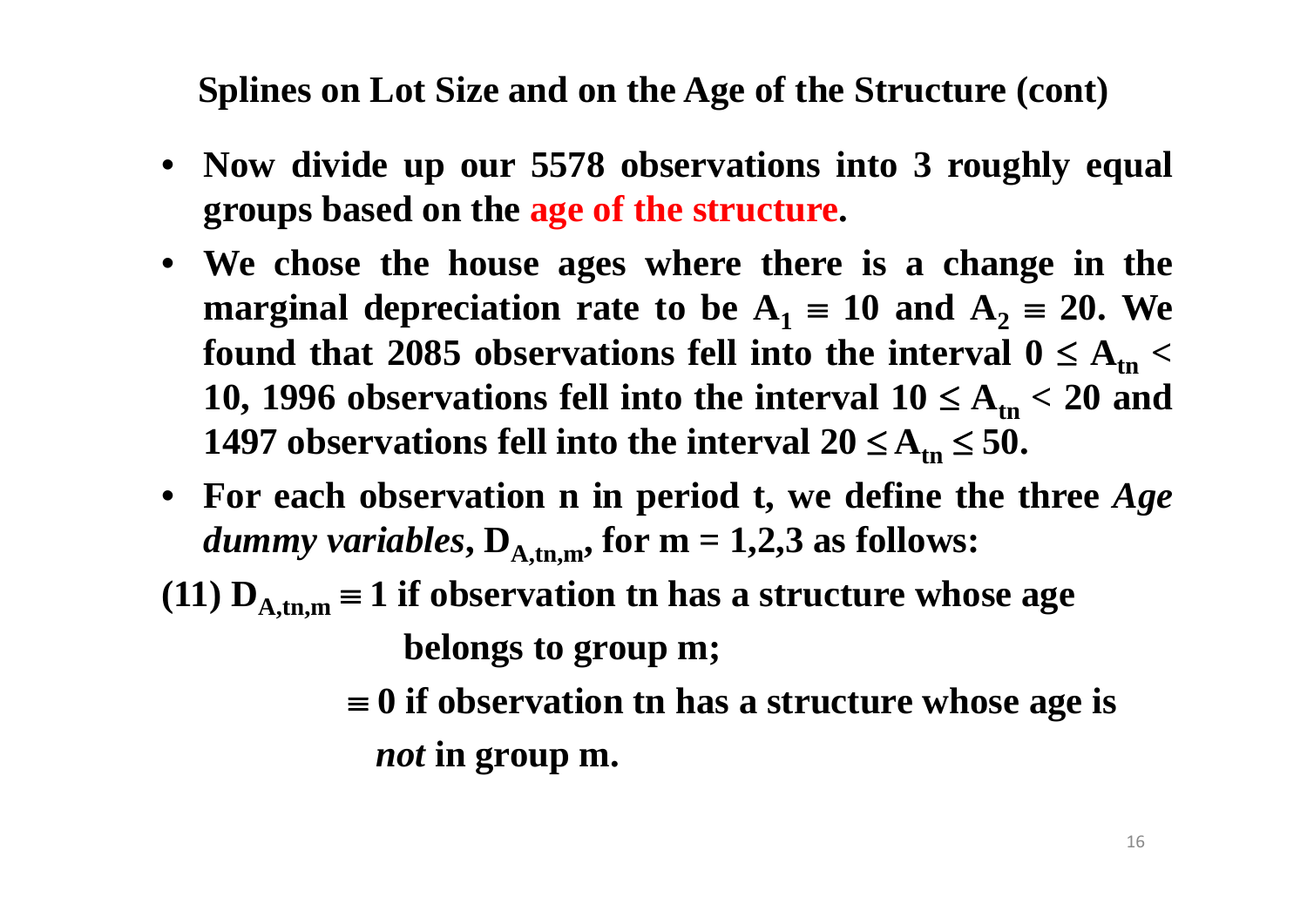**Splines on Lot Size and on the Age of the Structure (cont)**

• **These dummy variables are used in the definition of the** <code>following</code> piecewise linear function of age  $\mathbf{A_{tn}}, \, \mathbf{g_A}(\mathbf{A_{tn}}),$  <code>defined</code> **as follows:**

$$
(12) g_A(A_{tn}) = 1 - \{D_{A,tn,1}\delta_1 A_{tn} + D_{A,tn,2}[\delta_1 A_1 + \delta_2 (A_{tn} - A_1)] + D_{A,tn,2}[\delta_1 A_1 + \delta_2 (A_2 - A_1) + \delta_3 (A_{tn} - A_2)]\}
$$

where the  $\delta_{\mathbf{k}}$  are unknown parameters and  $\mathbf{A}_1 \equiv 10$  and  $\mathbf{A}_2 \equiv 20$ .

- The function  $g_a(A_{tn})$  defines a (relative) *depreciation schedule for a house structure* **as a function of the structure age.**
- **Our new Model 2 hedonic regression model is defined as follows:** For  $t = 1,...,44$  and  $n = 1,...,N(t)$ :

 $(13)$   $V_{\text{tn}}$  $= \alpha_t \left\{ \sum_{j=1}^{21} \omega_j \mathbf{D}_{W,tn,j} \right\} \mathbf{f}_{L}(\mathbf{L}_{tn}) + \beta \mathbf{p}_{Ct} \mathbf{g}_{A}(\mathbf{A}_{tn}) \mathbf{S}_{tn} + \varepsilon_{tn}$ where the functions  $\mathbf{f}_\mathrm{L}$  and  $\mathbf{g}_\mathrm{A}$  are defined above by (10) and (12) and  $\boldsymbol{\varepsilon}_{\text{tn}}$  is an error term. We also require the normalizations: **(14)**  $\omega_{10} = 1$ ;  $\lambda_1 = 1$ .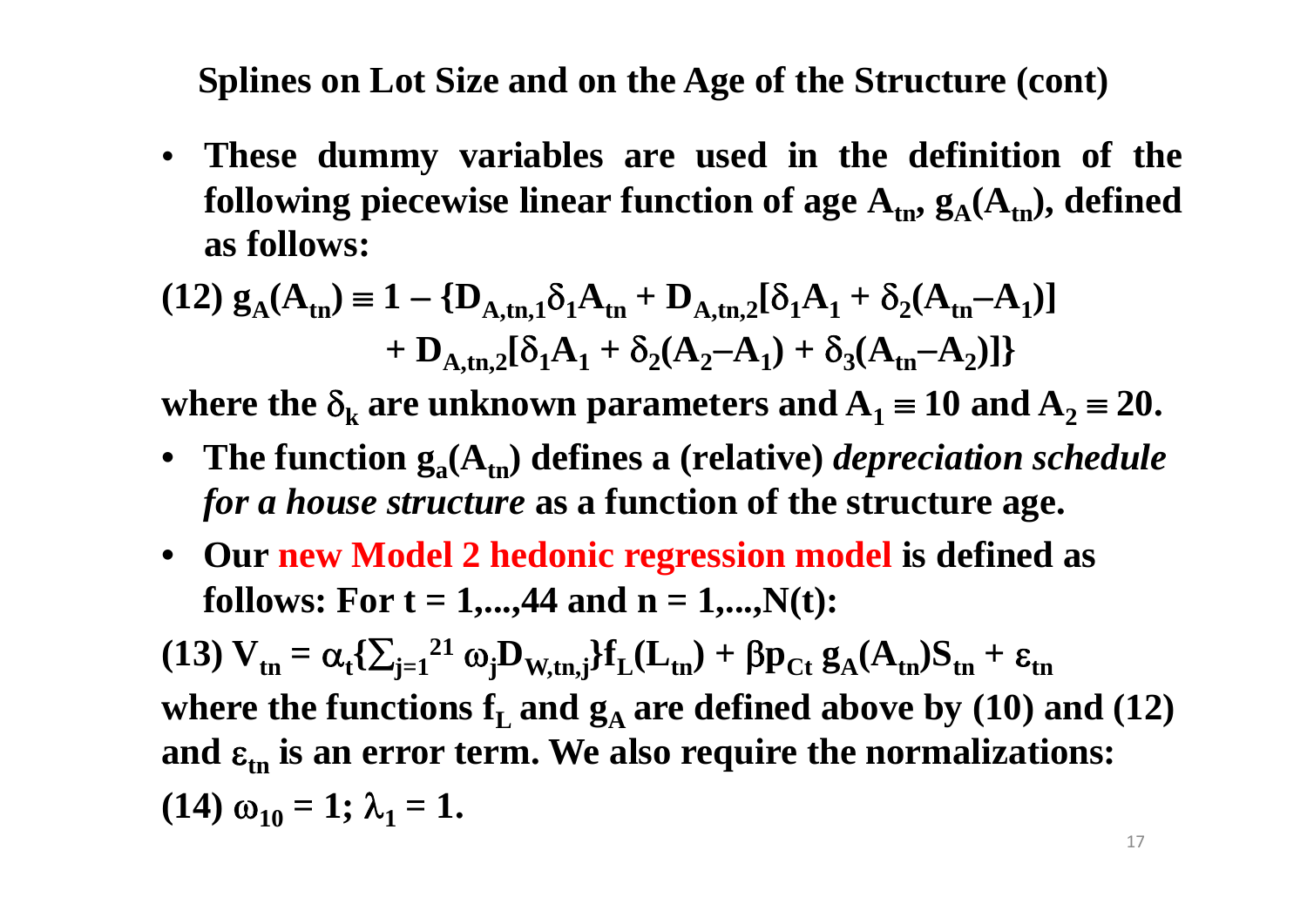**Splines on Lot Size and on the Age of the Structure: Results**

- **There are 44+1+20+2+3 <sup>=</sup> 70 unknown parameters to be estimated (3 additional parameters over our previous model).**
- **The nonlinear regression model defined by (11) and (12) is our** *Model 2***.**
- **The R 2 for this model turned out to be 0.8206 and the log likelihood was 9164.1, an increase of 68.9 over the Model 1 log likelihood.**
- Recall that we set  $\lambda_1$  equal to 1 and the estimated  $\lambda_2$  and  $\lambda_3$ **turned out to be 0.7533 and 0.9486 respectively. Thus the price of land per unit lot area is highest for small lots.**
- **Our estimated net depreciation rate parameters for Model 2** were  $\delta_1 = 0.0247$ ,  $\delta_2 = 0.0159$  and  $\delta_3 = 0.0032$ . Thus for **houses less than 10 years old, the annual net depreciation rate is 2.47%, for houses between 10 and 20, the marginal depreciation rate drops to 1.59% and for old houses, the marginal rate drops even lower to 0.32% per year.**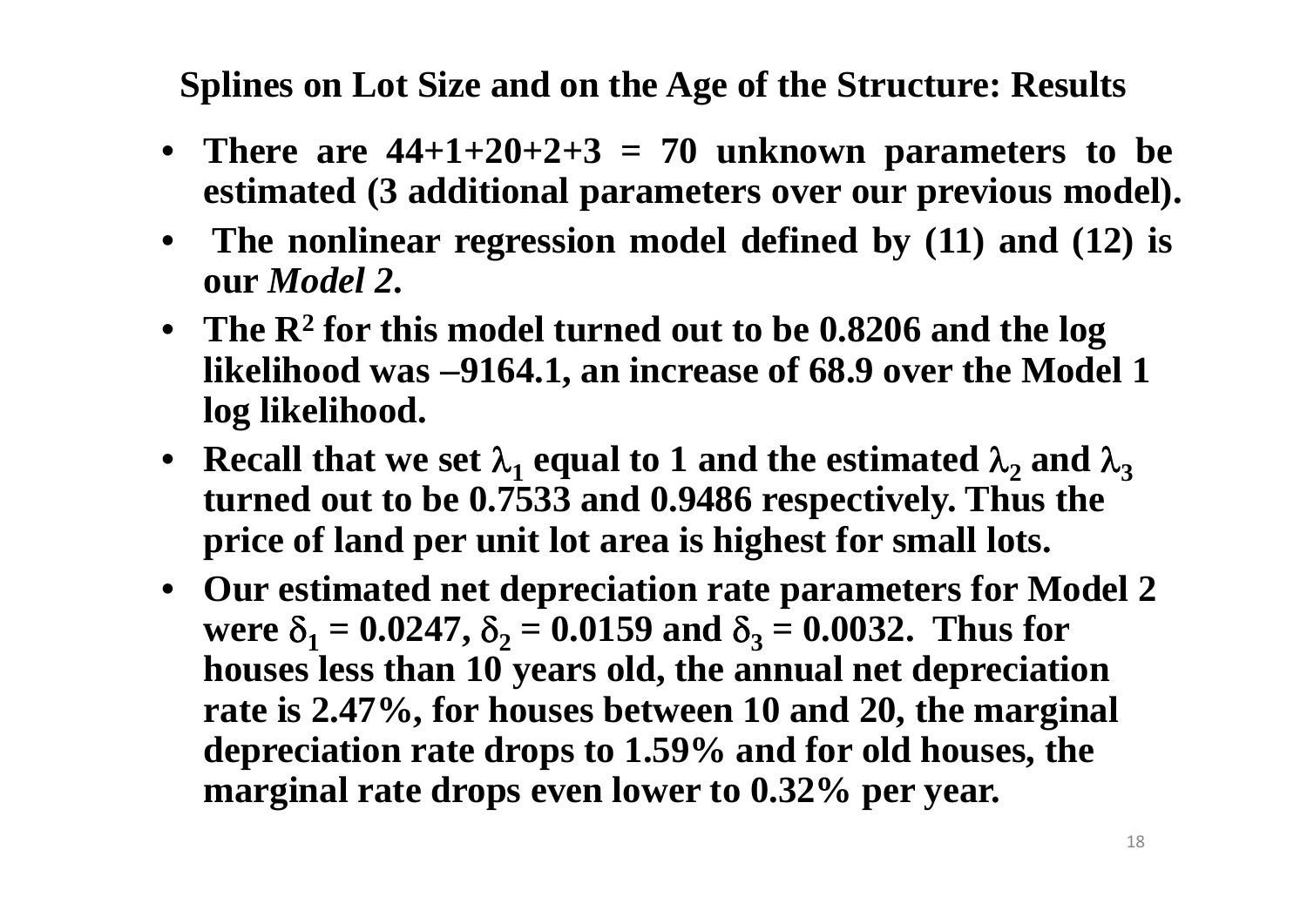**Splines on Lot Size and on the Age of the Structure: Results**

 $\bullet$ • The overall Model 2 house price index  $P_{2t}$  as well as the land and structure price indexes  $\mathbf{P}_{\text{L2t}}$  and  $\mathbf{P}_{\text{S2t}}$  for Tokyo over the **44 quarters in the years 2000-2010 are graphed in Chart 2 below. There is little difference from the indexes in Chart 1.**

![](_page_18_Figure_2.jpeg)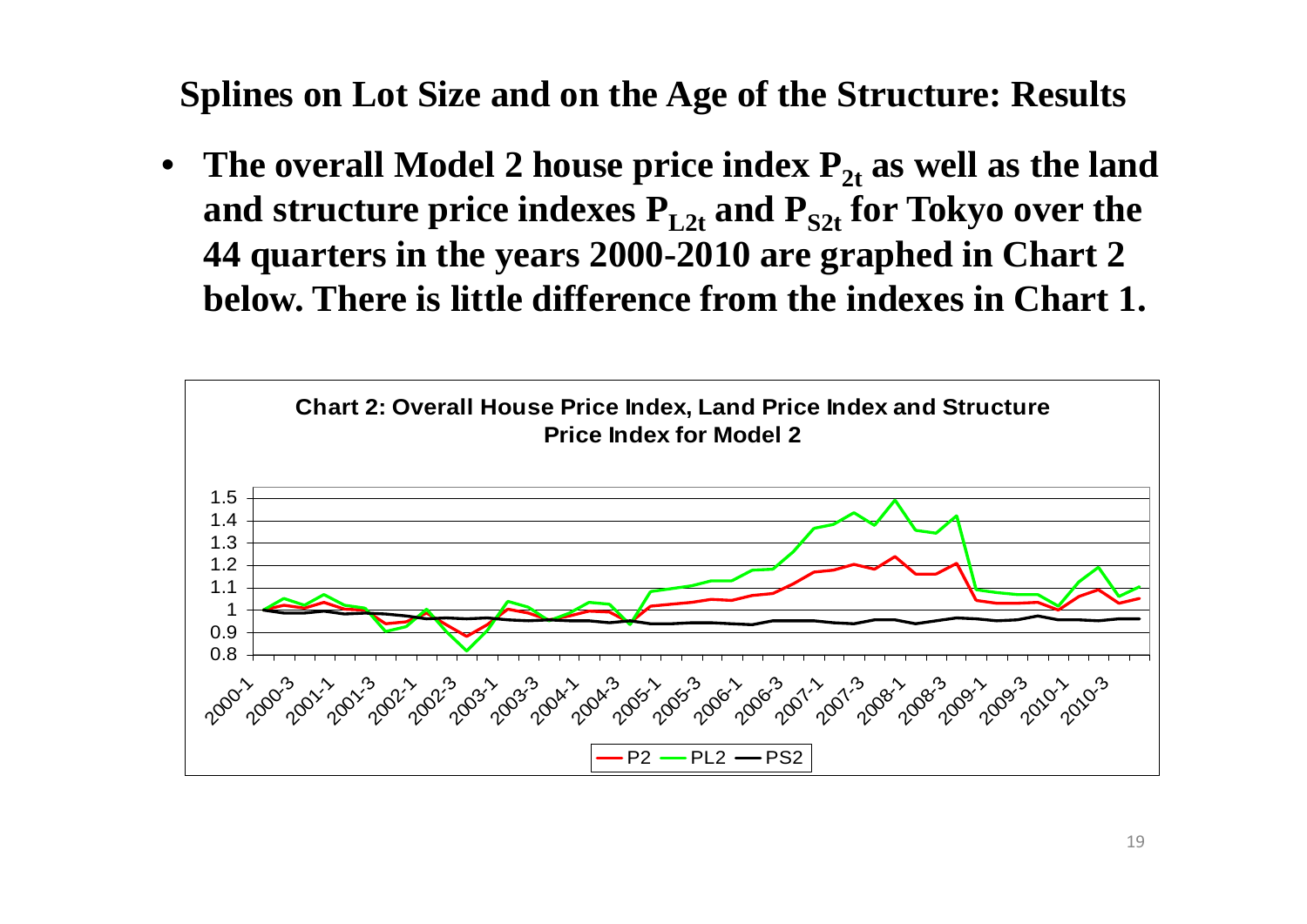**Quality Adjustment for the Number of Bedrooms and Lot Width**

- **In this Model 3, we will add some additional explanatory variables to our regression: the width of the lot and the number of bedrooms in the structure.**
- **We will again use piecewise linear functions of the width and bedroom variables to describe how the property price varies as the amounts of these characteristics vary.**
- **Omitting the details of how the spline functions were defined, our Model 3 regression is the following one:**

$$
(23) V_{tn} = \alpha_t \{ \sum_{j=1}^{21} \omega_j D_{W,tn,j} \} f_L(L_{tn}) f_F(F_{tn}) + \beta p_{Ct} g_A(A_{tn}) g_B(B_{tn}) S_{tn} + \epsilon_{tn}
$$

**with the following normalizations on the parameters:**

 $(24) \omega_{10} = 1; \lambda_1 = 1; \phi_1 = 1$  and  $\kappa_1 = 1$ .

• We add 6 parameters to Model 2 for a total of 76 parameters **to estimate for Model 3. The Frontage variable Ftn affects the price of land while Btn affects the price of structures.**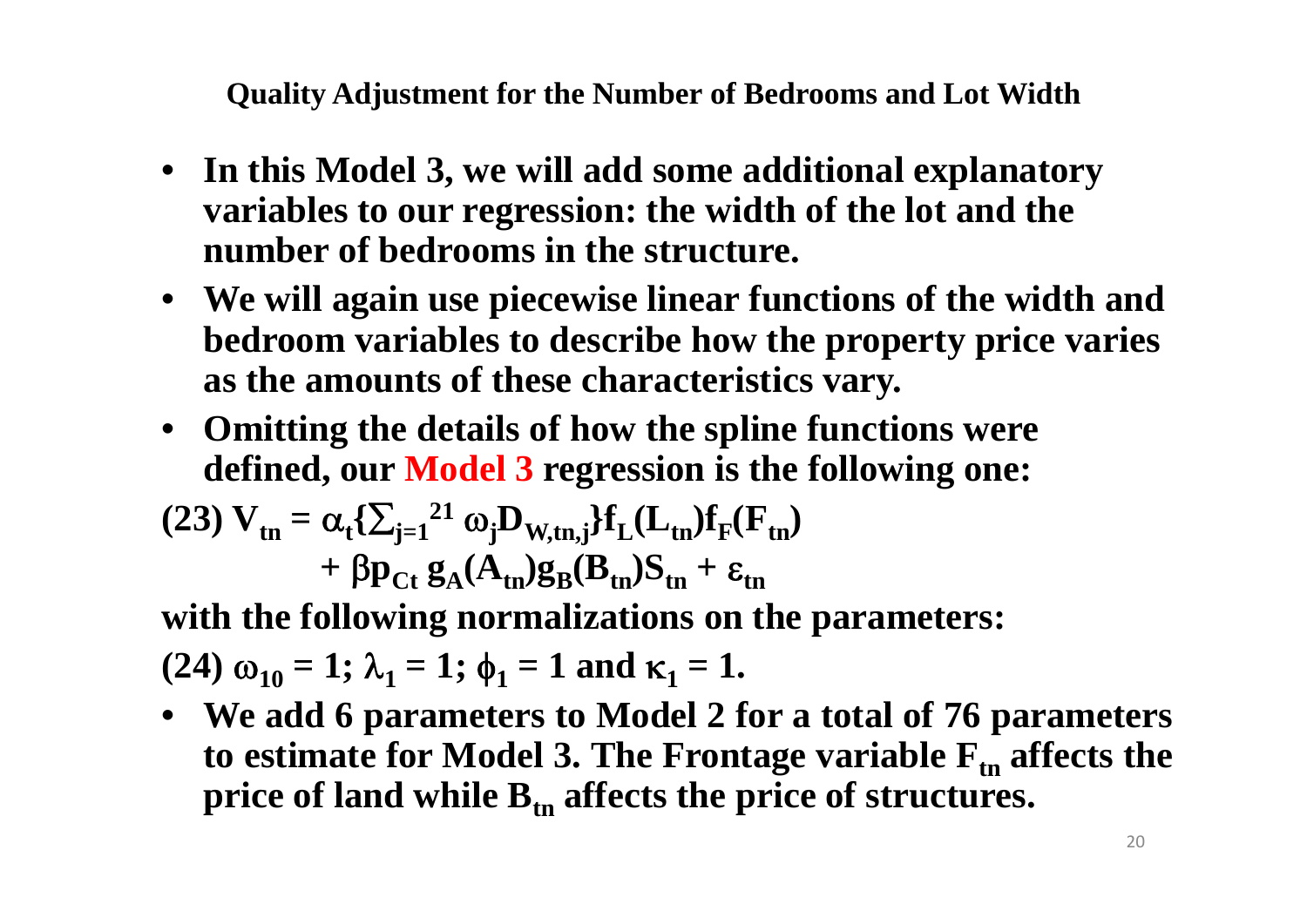**Quality Adjustment for the Number of Bedrooms and Lot Width: Results**

- **The R 2 for this model turned out to be 0.8256 and the log likelihood was 9085.3, an increase of 78.7 over the Model 2 log likelihood.**
- **Thus adding the 3 extra lot width parameters and the 3 extra bedroom parameters is well justified in terms of improving the descriptive power of the model.**
- The estimated lot width parameters were  $\kappa_2 = 0.1038$ ,  $\kappa_3 =$  $0.0433$  and  $\kappa_4 = 0.0124$ . The interpretation of these **parameters runs as follows: for properties in the small lot frontage width group, an extra meter of lot width adds 10.38% to the land value; for properties in the medium lot with group, an extra meter of lot width adds 4.33% to the land value and properties in the large lot width group, an extra meter of lot width adds 1.24% to the land value of the property. Thus there are diminishing returns to lot width but extra lot width (holding other characteristics constant) always adds to the land value of the property.**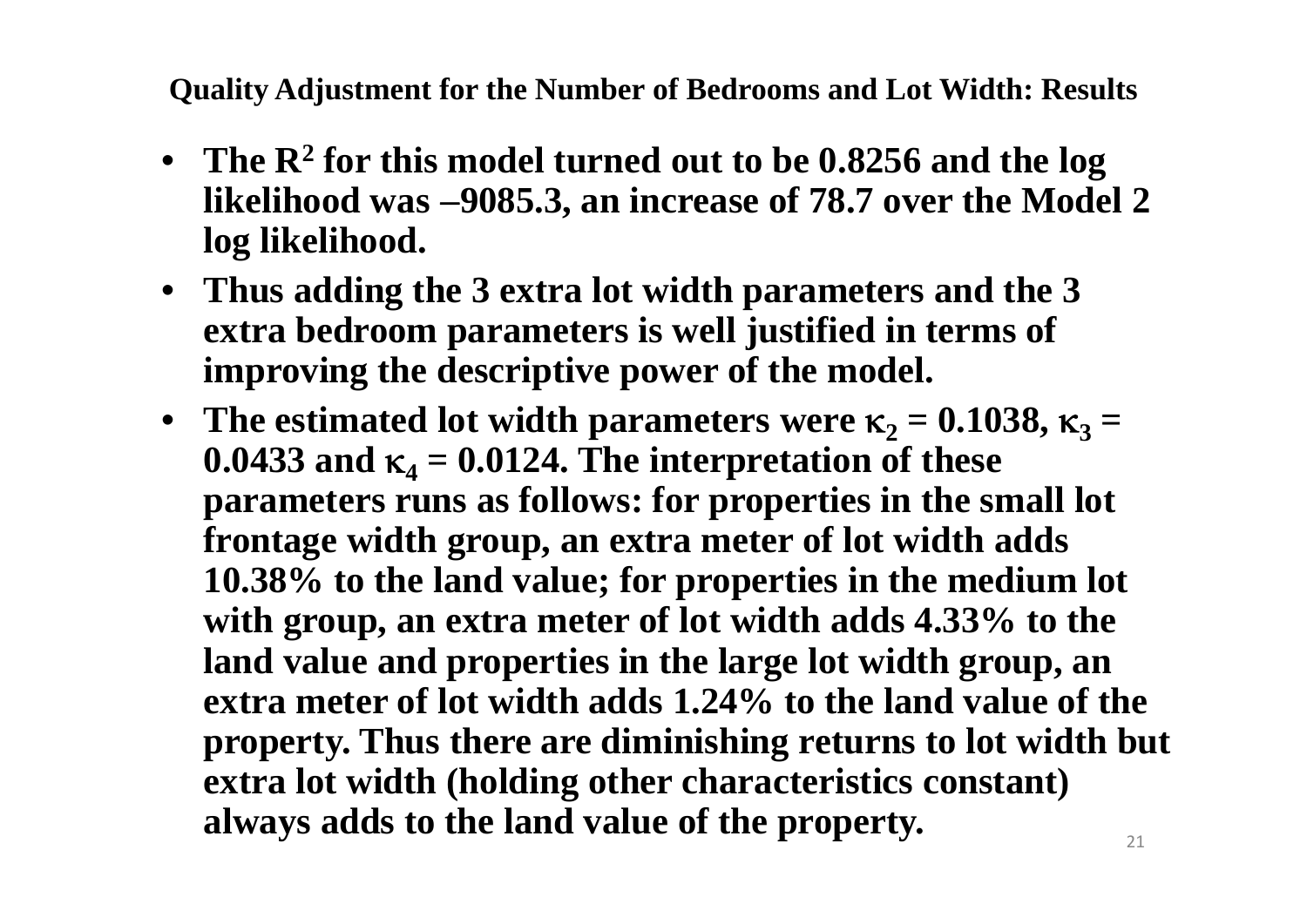**Quality Adjustment for the Number of Bedrooms and Lot Width: Results**

•• The overall Model 3 house price index  $P_{3t}$  as well as the land and structure price indexes  $\mathbf{P}_{\text{L3t}}$  and  $\mathbf{P}_{\text{S3t}}$  for Tokyo over the **44 quarters in the years 2000-2010 are graphed in Chart 3 below.**

![](_page_21_Figure_2.jpeg)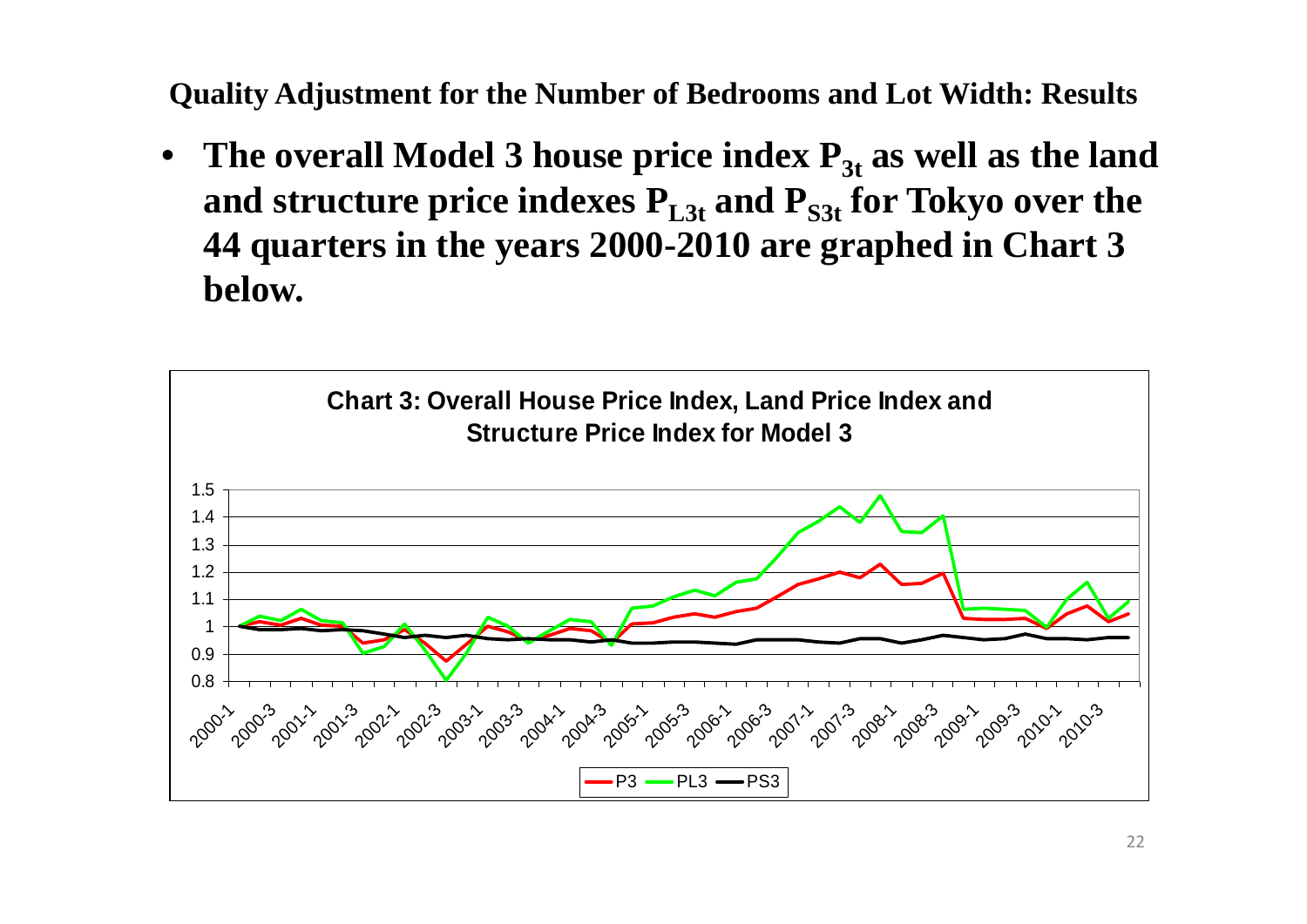**Quality Adjustment for the Nearness to Subway Lines and Subway Travel Time**

- **Recall that the sample range of TW (walking time to the nearest subway station) was 2 to 29 minutes while the sample range of TT (subway travel time to the Central Tokyo Station) was 4 to 48 minutes**.
- **Define the following transformations of these variables:**

$$
(27) M_{\rm tn} \equiv TW_{\rm tn} - 2 ;
$$

 $(30)$   $T_{tn}$   $\equiv$   $TT_{tn}$ **4 .**

• **As usual, the observations were broken up into 3 groups for the walking time variable and 3 groups for the subway travel time variable, dummy variables were defined, leading to the following Model 4:**

(33) 
$$
V_{tn} = \alpha_t \{\sum_{j=1}^{21} \omega_j D_{W,tn,j}\} f_L(L_{tn}) f_F(F_{tn}) f_M(M_{tn}) f_T(T_{tn})
$$
  
+  $\beta p_{Ct} g_A(A_{tn}) g_B(B_{tn}) S_{tn} + \varepsilon_{tn} ;$   
(34)  $\omega_{10} = 1; \lambda_1 = 1; \phi_1 = 1; \kappa_1 = 1; \tau_1 = 1$  and  $\mu_1 = 1$ .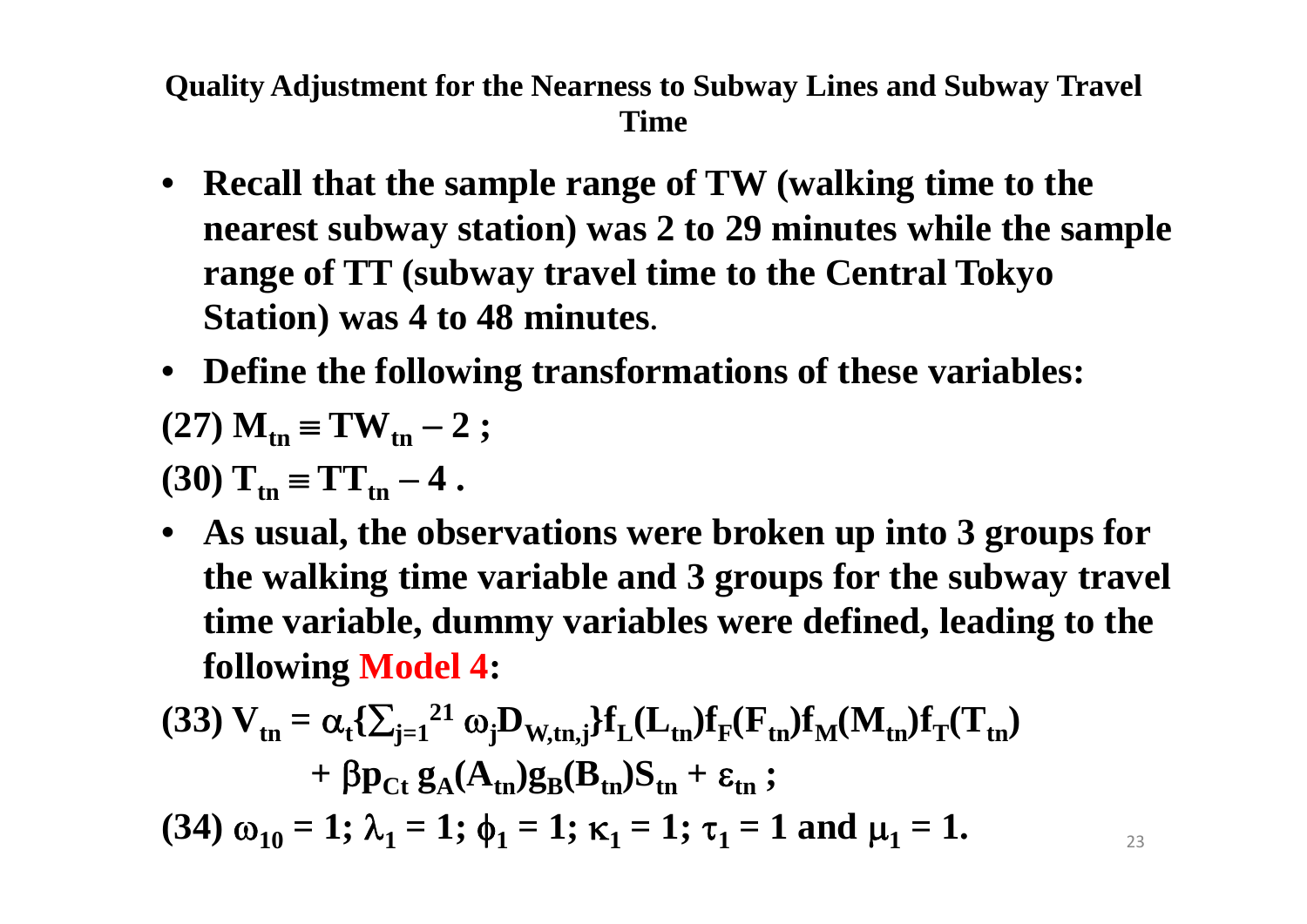### **Quality Adjustment for the Nearness to Subway Lines and Subway Travel Time: Results**

- $\bullet$  **The R 2 for Model 4 turned out to be 0.8417 and the log likelihood was 8815.9, a very large increase of 269.4 over the Model 3 log likelihood.**
- **Thus adding the 3 extra walking time parameters and the 3 extra travel time to Tokyo station parameters provides a significant addition to the explanatory power of our hedonic regression model.**
- $\bullet$  **The estimated walking time to the nearest subway station**  ${\bf p}$ arameters were  ${\bf \tau}_2 = -0.0035,$   ${\bf \tau}_3 = -0.0201$  and  ${\bf \tau}_4 = -0.0171.$
- **For properties where the walk to the nearest subway station is 2-8 minutes, an increase in walking time of 1 minute decreases the land value of the property by 0.35%; for properties where the walk to the nearest subway station is 8-13 minutes, an increase in walking time of 1 minute decreases the land value of the property by 2.01% and for properties where the walk to the nearest subway station is over 13 minutes, an increase in walking time of 1 minute decreases the land value of the property by 1.71%.**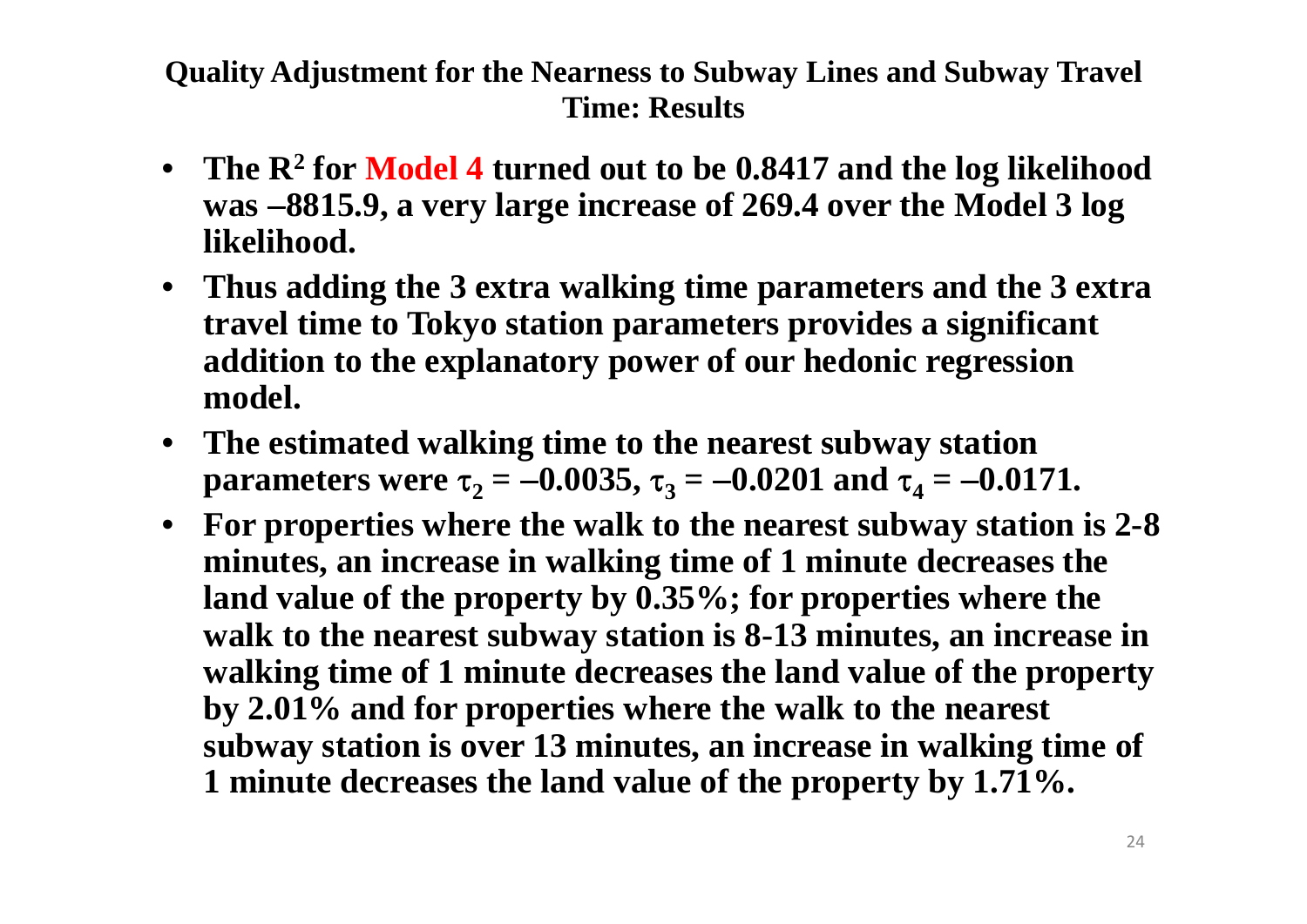#### **Quality Adjustment for the Nearness to Subway Lines and Subway Travel Time: Results (cont)**

- $\bullet$  **Thus for properties that are quite close to a subway station, the drop in land value as walking time increases is not too substantial but as the walking time increases markedly, the drop in land value is quite substantial. These are sensible results!**
- **The estimated time from the nearest subway station to the Tokyo** station parameters were  $\mu_2 = -0.0008$ ,  $\mu_3 = -0.0128$  and  $\mu_4 =$ **0.0188.**
- $\bullet$  **Thus for properties where the subway running time from the nearest subway station to the Tokyo station is 4-28 minutes, an increase in running time of 1 minute decreases the land value of the property by 0.08%,; for properties where the subway running time from the nearest subway station to the Tokyo station is 28-36 minutes, an increase in running time of 1 minute decreases the land value of the property by 1.28% and for properties where the subway running time from the nearest subway station to the Tokyo station is over 36 minutes, an increase in running time of 1 minute decreases the land value of the property by 1.88%.**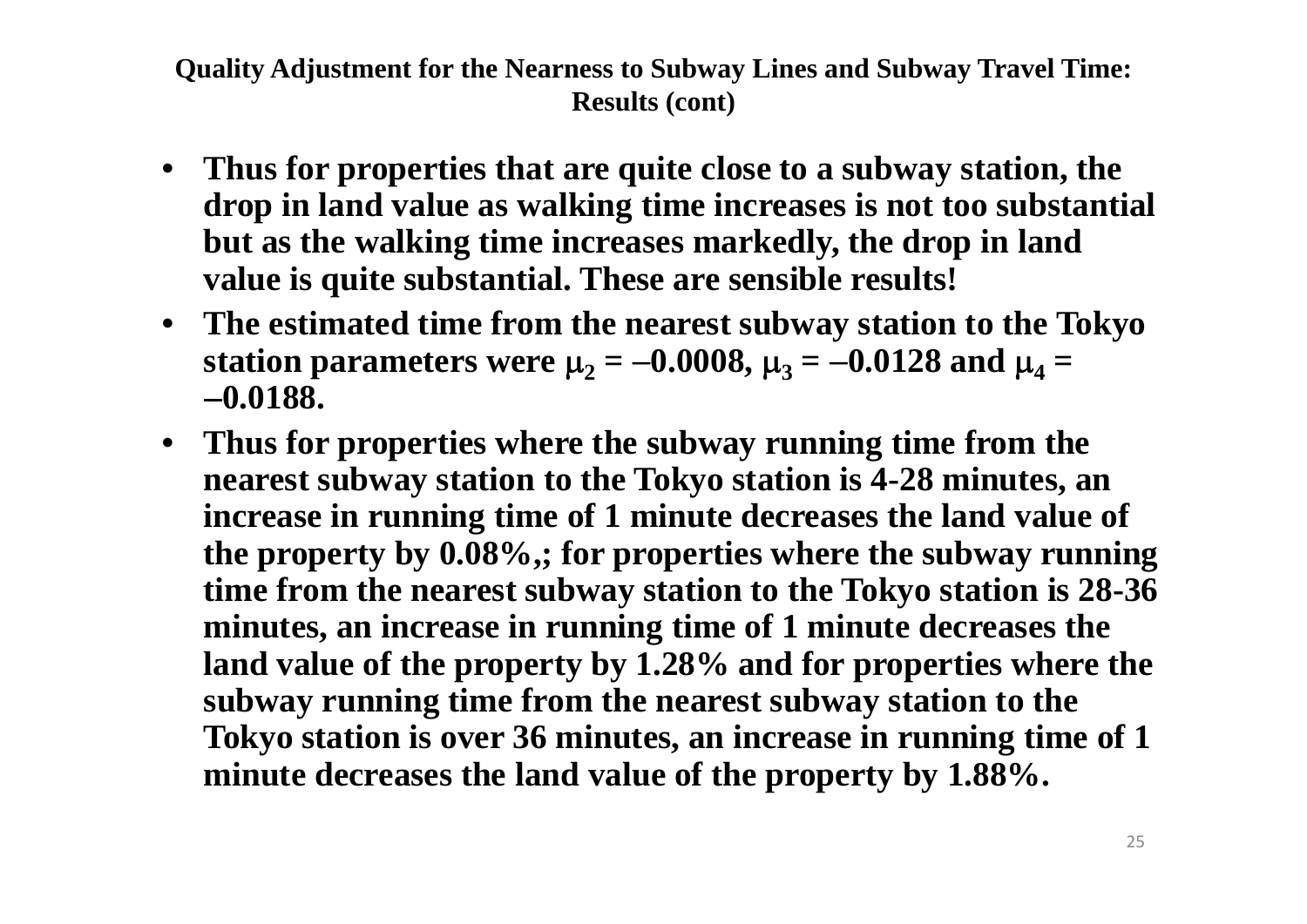**Quality Adjustment for the Nearness to Subway Lines and Subway Travel Time: Results (cont)**

• The overall Model 4 house price index  $P_{4t}$  as well as the land and structure price indexes  $\mathbf{P}_{\text{L4t}}$  and  $\mathbf{P}_{\text{S4t}}$  for Tokyo over the **44 quarters in the years 2000-2010 are graphed in Chart 4 below. There is little change from our previous Charts.**

![](_page_25_Figure_2.jpeg)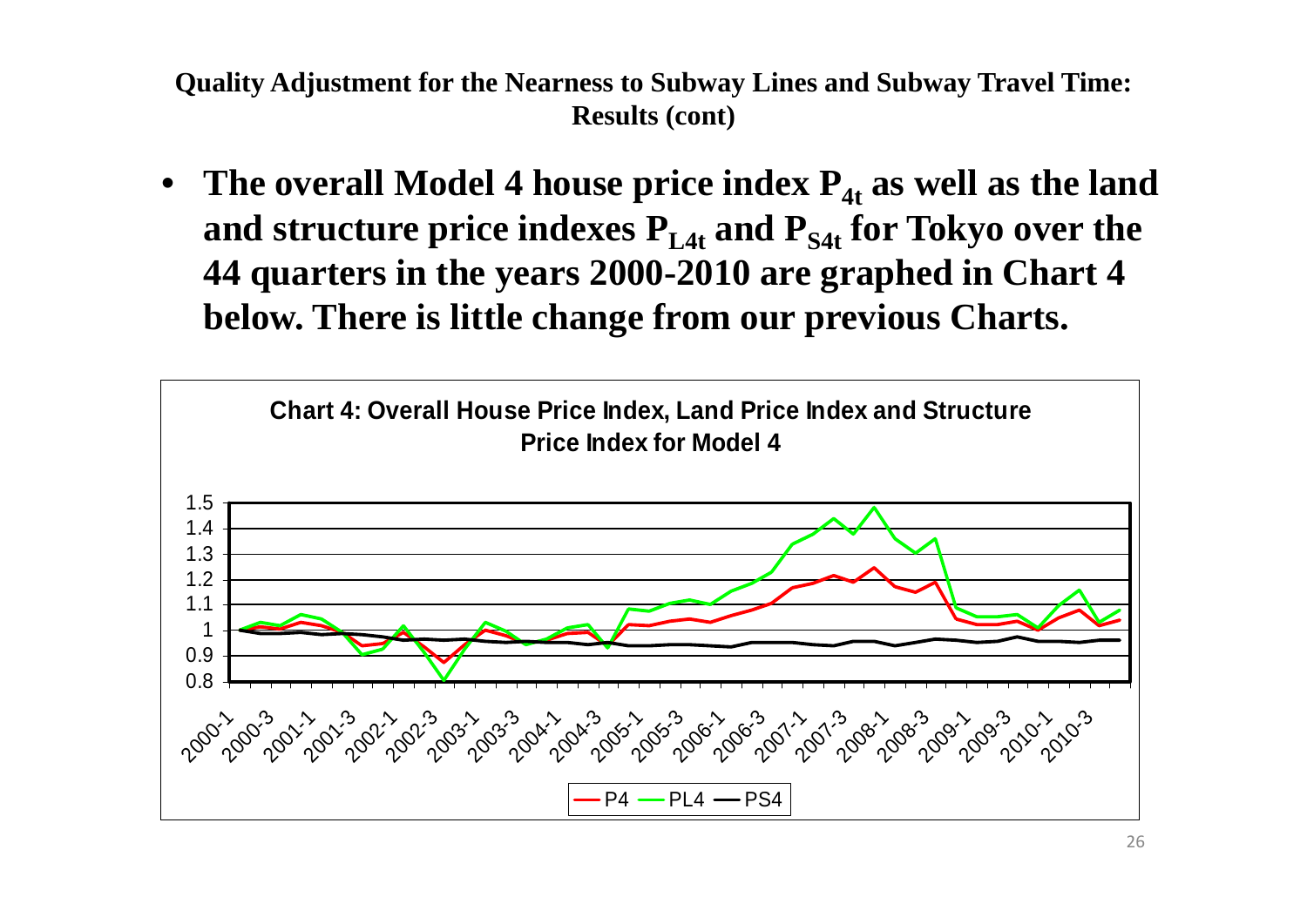**Allowing for Land and Structure Price Differences Across Wards**

- • **Usually, land price movements in high end properties are more volatile than in lower end properties.**
- **It would be preferable to have separate land price**  parameters (the  $\alpha_t$ ) for each Ward. However, we do not have **enough degrees of freedom to accurately measure land price movements ward by ward. We do have a sufficient number of observations so that we can divide Wards into two groups based on the estimated <sup>j</sup> parameters from Model 4: Group 1 Wards are those whose estimated relative land price levels <sup>j</sup> exceeded 0.75 and Group 2 Wards are those whose estimated land price levels <sup>j</sup> were less than 0.75.**
- **The following Wards were in Group 1 (the** *expensive or high end Wards***): 1-4, 7-11, 13-14. The following Wards were in Group 2 (the** *cheaper or lower end Wards***): 5, 12, 15-21. We will allow land prices to evolve over time in a completely independent manner for high and lower end Wards.**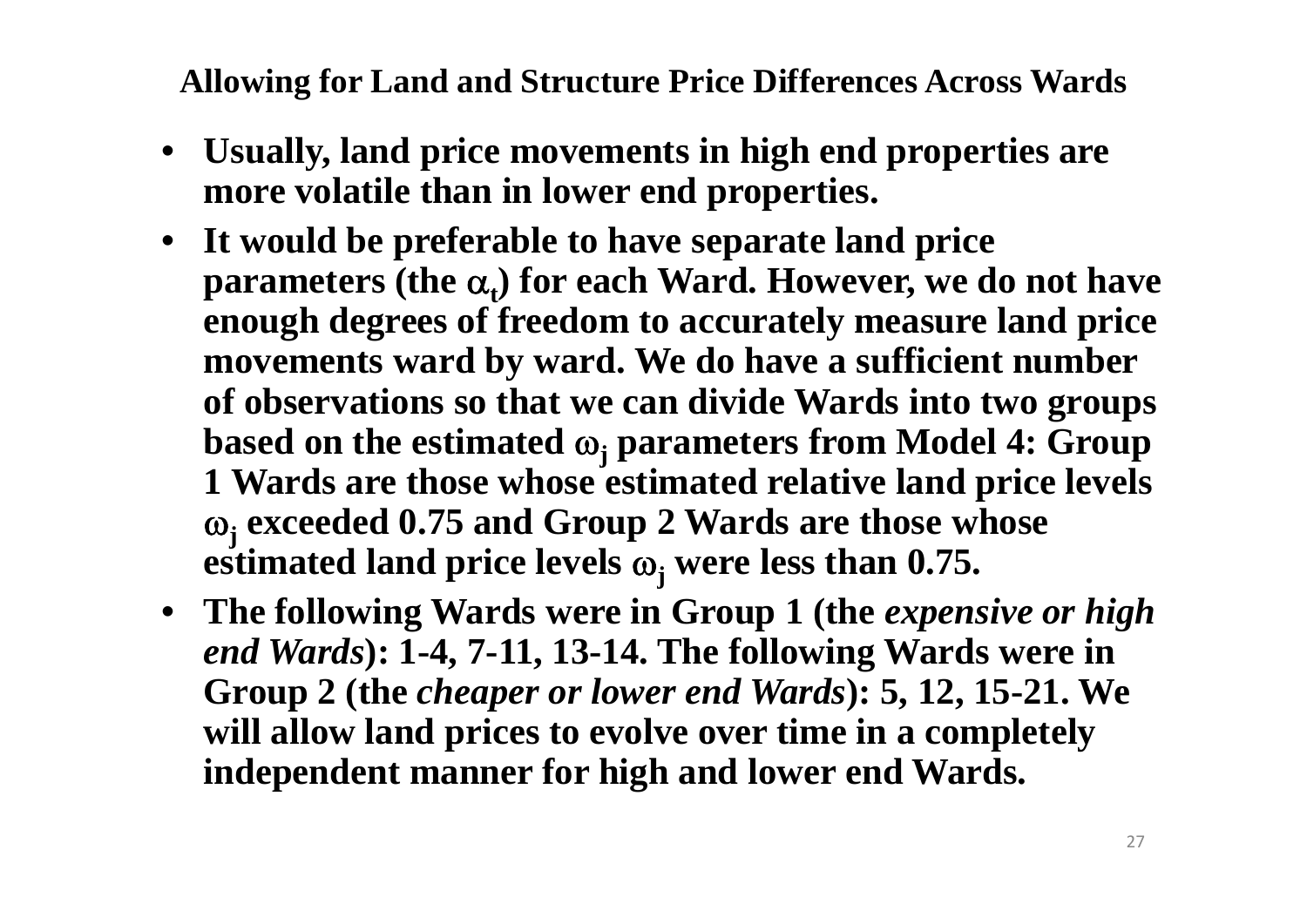# **Allowing for Land and Structure Price Differences Across Wards (cont)**

- **We also allow for separate lot size quality adjustments in the high and lower end wards.**
- **Finally, we now allow the level of structure prices to differ in high and lower end wards so that the previous structure price**  level parameter  $\beta$  is now replaced by  $\beta_1$  (the level of structure prices in high end wards) and  $\beta_2$  (the level of structure prices in lower end wards). Our expectation is that  $\beta_2$  will be less than  $\beta_1$  since we would expect the quality of construction to **be higher in the high end wards.**
- **Our final nonlinear hedonic regression model (Model 5) is defined by equations (38) in the paper along with the normalizations in equations (39).**
- **There are 128 unknown parameters to be estimated in Model 5.**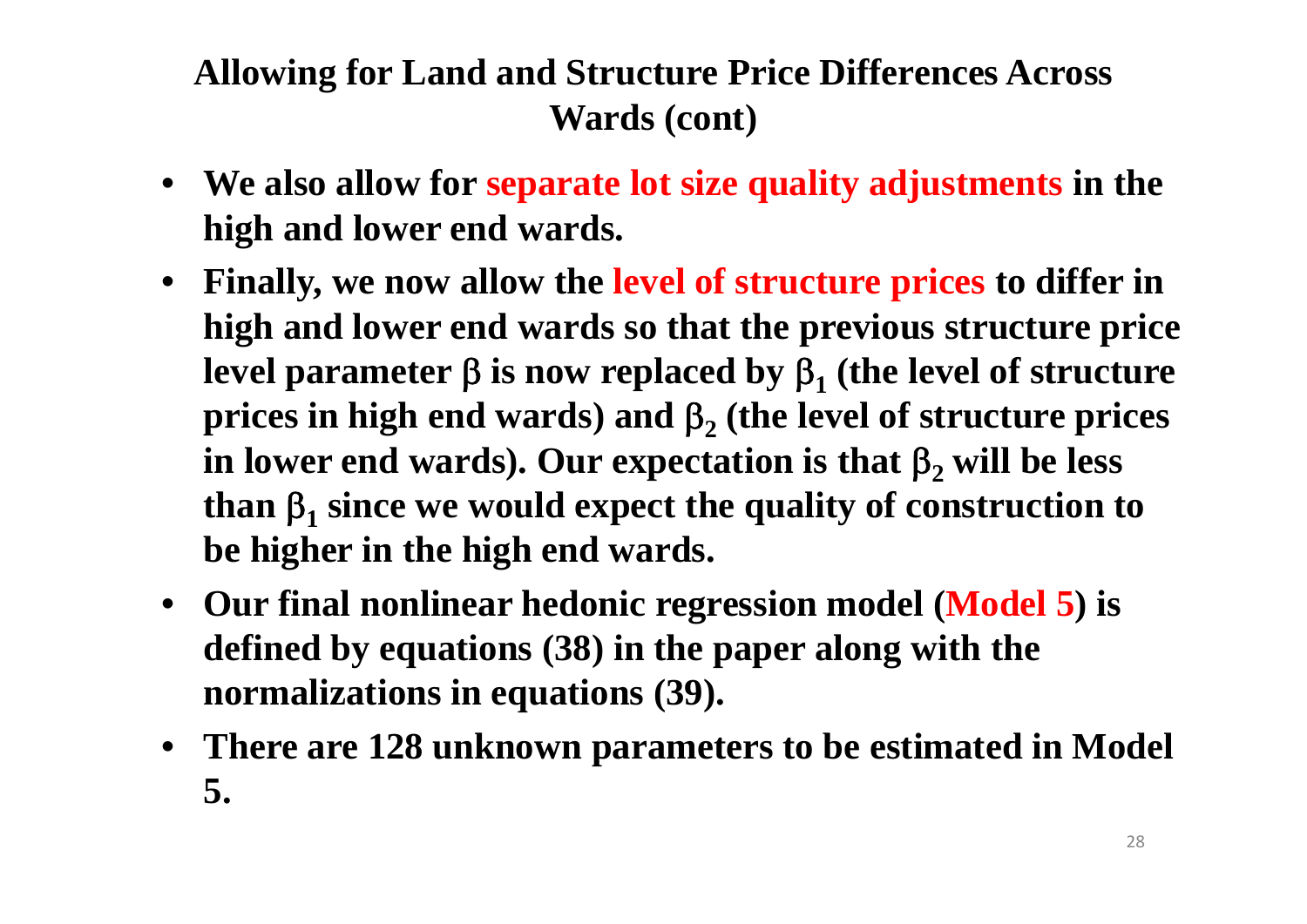## **Allowing for Land and Structure Price Differences Across Wards: Results**

- $\bullet$  **The R 2 for Model 5 was 0.8476 and the log likelihood was 8709.9, an increase of 106.0 over the Model 4 log likelihood.**
- • **The resulting overall house price index P5, the overall land price PL5, the land price indexes for high and low end Wards, PL1 and PL2 respectively are plotted on Chart 5.**

![](_page_28_Figure_3.jpeg)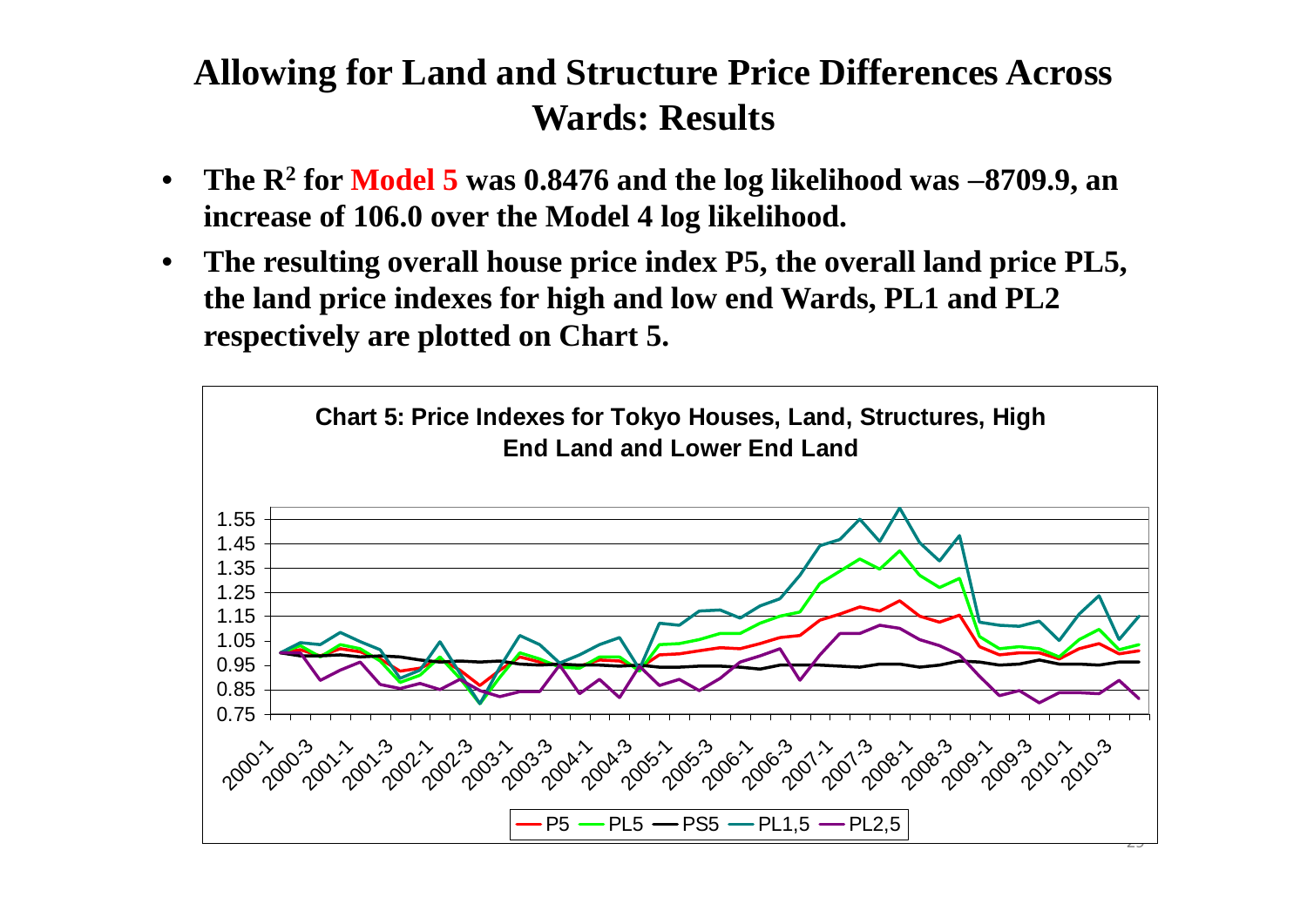### **Allowing for Land and Structure Price Differences Across Wards: Results (cont)**

- **As expected, the pattern of land price movements is very different in the high and low end wards.**
- **Price movements have generally been higher and more volatile** in the more expensive wards; i.e.,  $P_{L1.5t}$  generally lies above  $P_{L2.5t}$  and  $P_{L1.5t}$  has a higher variance than  $P_{L2.5t}$ .
- **However, it can also be seen from viewing Chart 5 that the overall land price index for Model 5, PL5t, is not that different from the land price indexes from previous Models.**
- **We compare the Model 1 to Model 5 overall land price indexes in Chart 6 on the following slide.**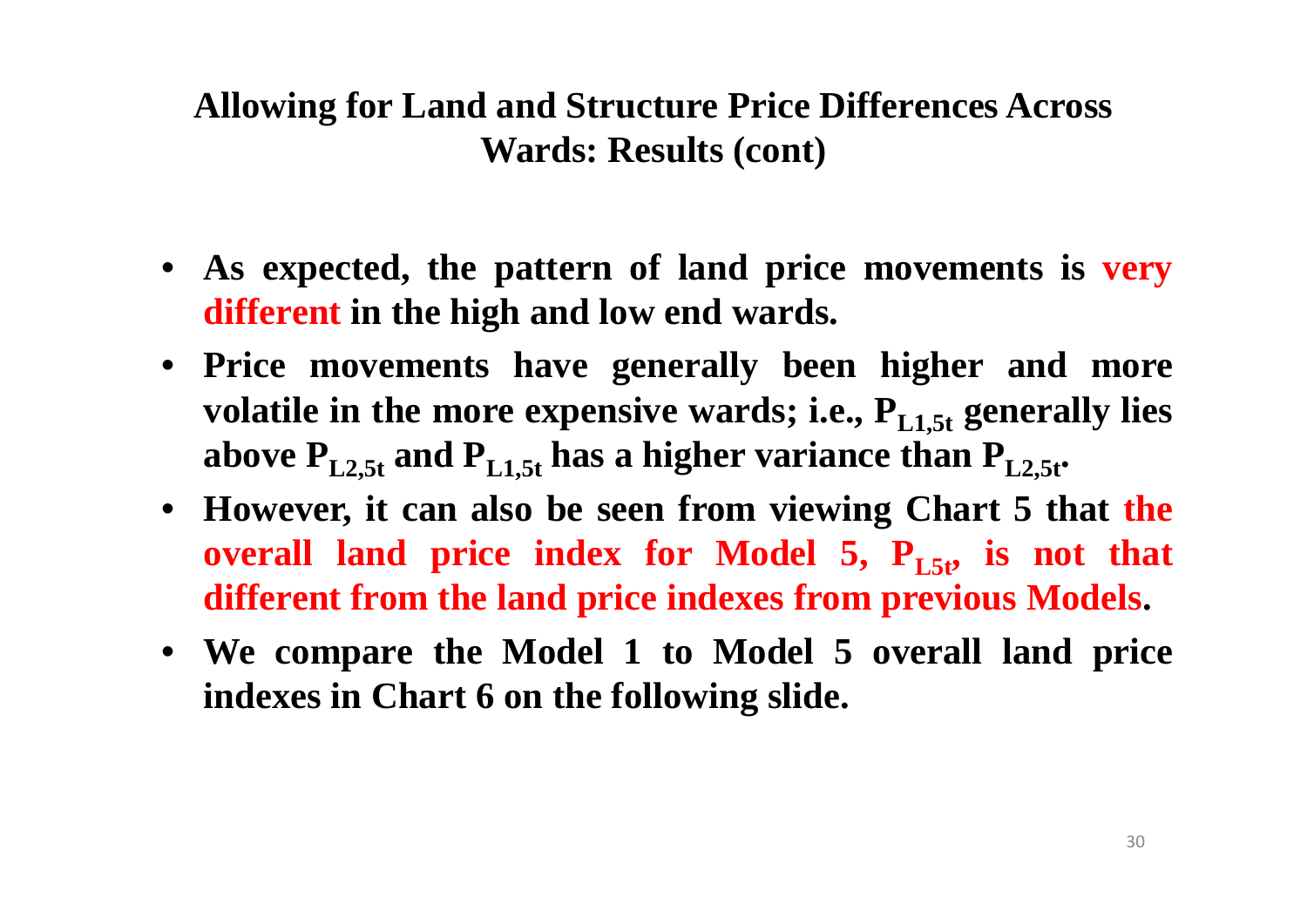**Comparison of Overall Land Price Indexes, Models 1-5** 

• **It can be seen that the overall land price series for Models 1- 4, PL1t-PL4t, are generally quite close .The overall land price series for Model 5 drops a more substantial amount: about 3% on average from the other series.**

![](_page_30_Figure_2.jpeg)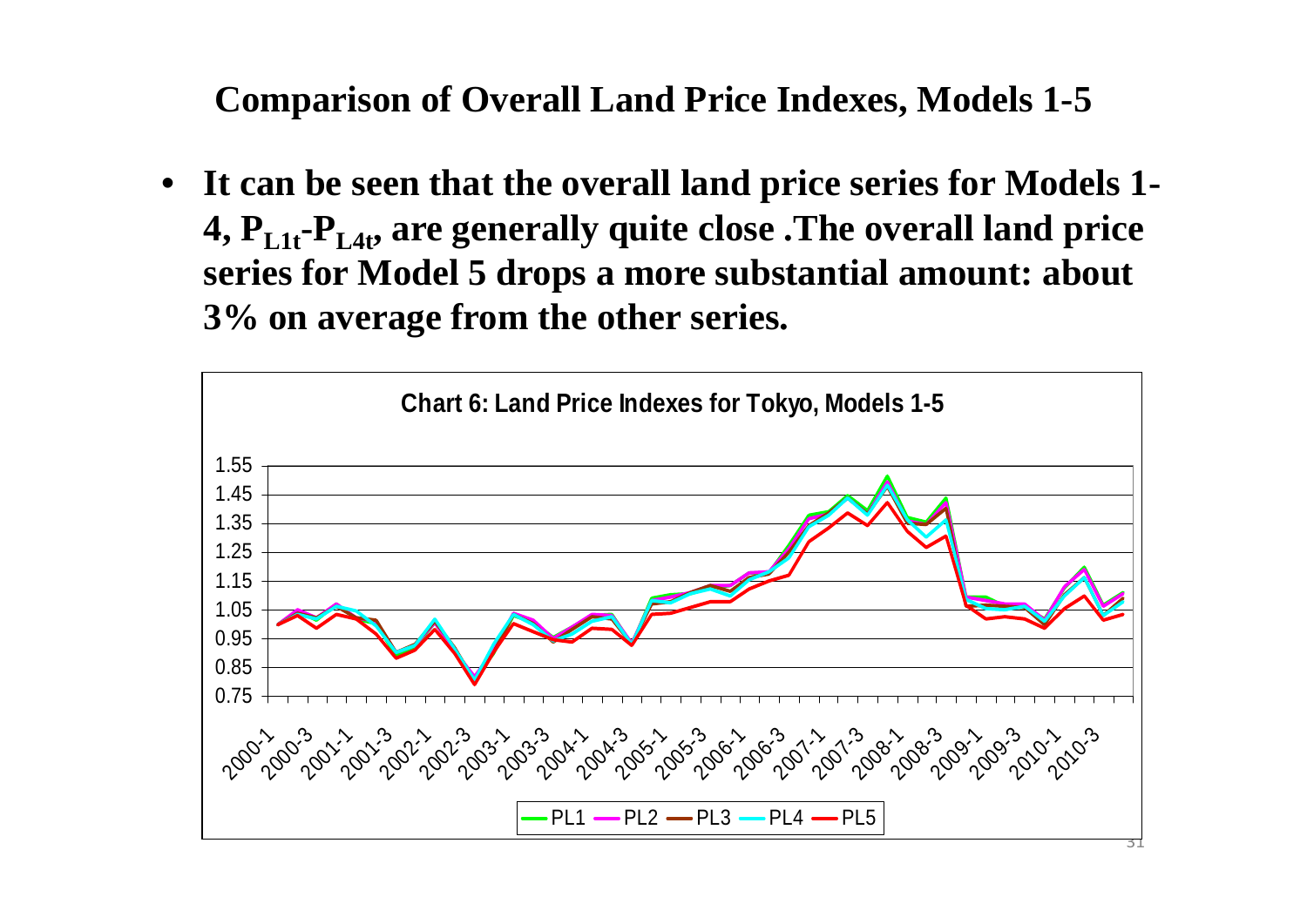**Comparison of Overall House Price Indexes, Models 1-5** 

- **It is also useful to compare the overall house price indexes for Models 1-5 and this is done in Chart 7 below.**
- The Model 5 overall house price index  $P_{5t}$  is about 2% lower **on average compared to the levels in the other Models.**

![](_page_31_Figure_3.jpeg)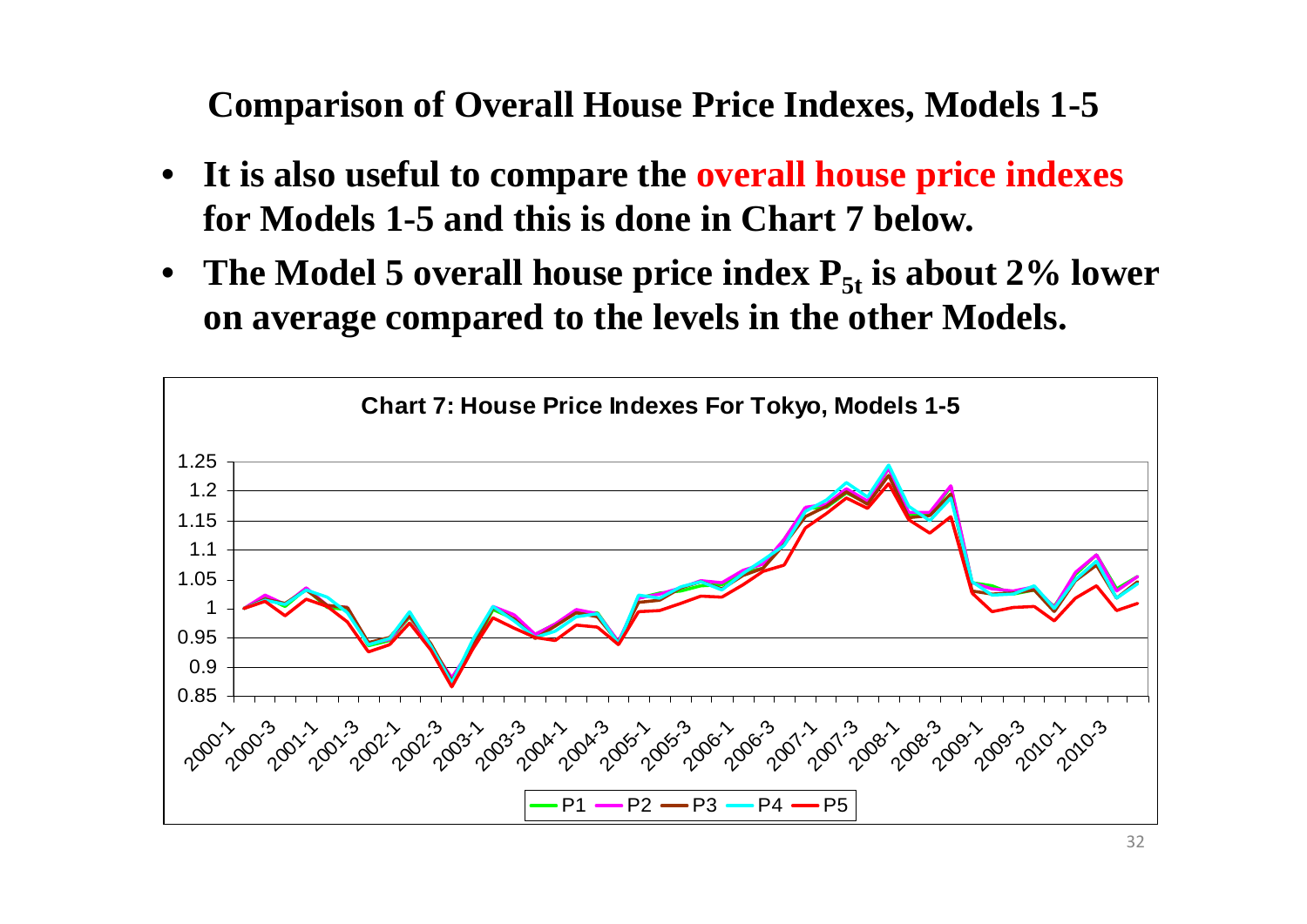### **Rolling Window Hedonic Housing Regressions**

- **Our Rolling Window regressions worked as follows: We started off by using Model 5 but applied it to only the first 24 quarters of our sample (instead of the full 44 quarters).**
- **We then computed our land, structures and overall house price indexes using Model 5 for quarters 1-24.**
- **At Stage 2 of our procedure, we dropped the data for quarter 1 and added the data for quarter 25 to form our Stage 2 data set and then ran Model 5 on the new data set. Using these new coefficient estimates, we computed the structure price index and land price indexes for high and low end wards for quarters 2-25. However, we used only the** *ratios* **of the Stage 2 quarter 25 to quarter 24 land price indexes in order to** *update* **our previous Stage 1 land price indexes so that the new set of indexes covered quarters 1-25.**
- **And so on until we reached Quarter 44. Thus we ran a total of 21 separate Rolling Window hedonic regressions**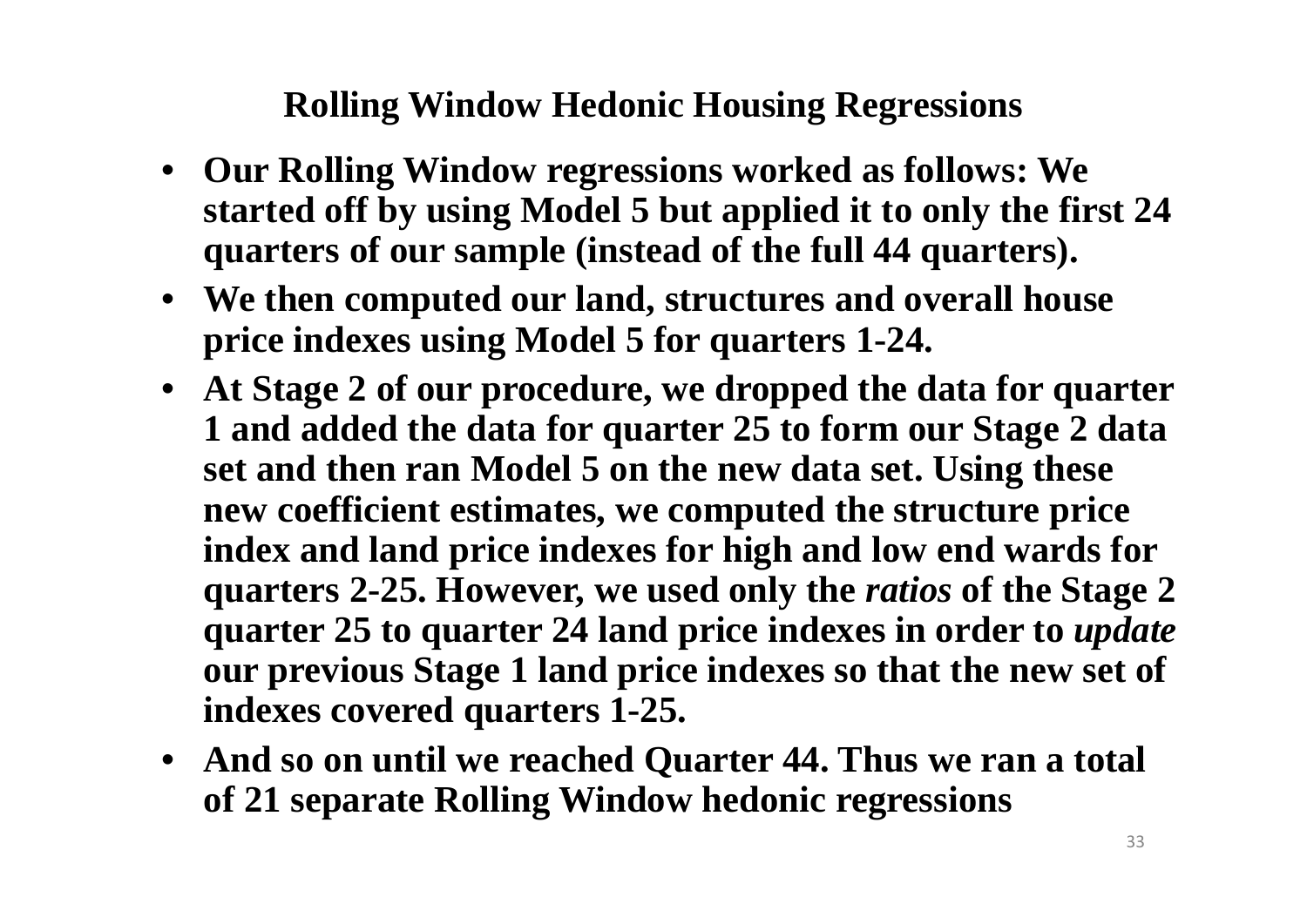**Rolling Window Hedonic Housing Regressions: Results**

• **The resulting Rolling Window overall house price indexes P<sub>RWt</sub>, overall land price indexes P<sub>LRWt</sub>, high and low end** ward land price indexes,  $\mathbf{P}_{\text{L1RWt}}$  and  $\mathbf{P}_{\text{L2RWt}}$ , are plotted in **Chart 9** along with their Model 5 counterpart indexes,  $P_{5t}$ ,  $P_{L5t}$ ,  $P_{L1.5t}$  and  $P_{L2.5t}$ .

![](_page_33_Figure_2.jpeg)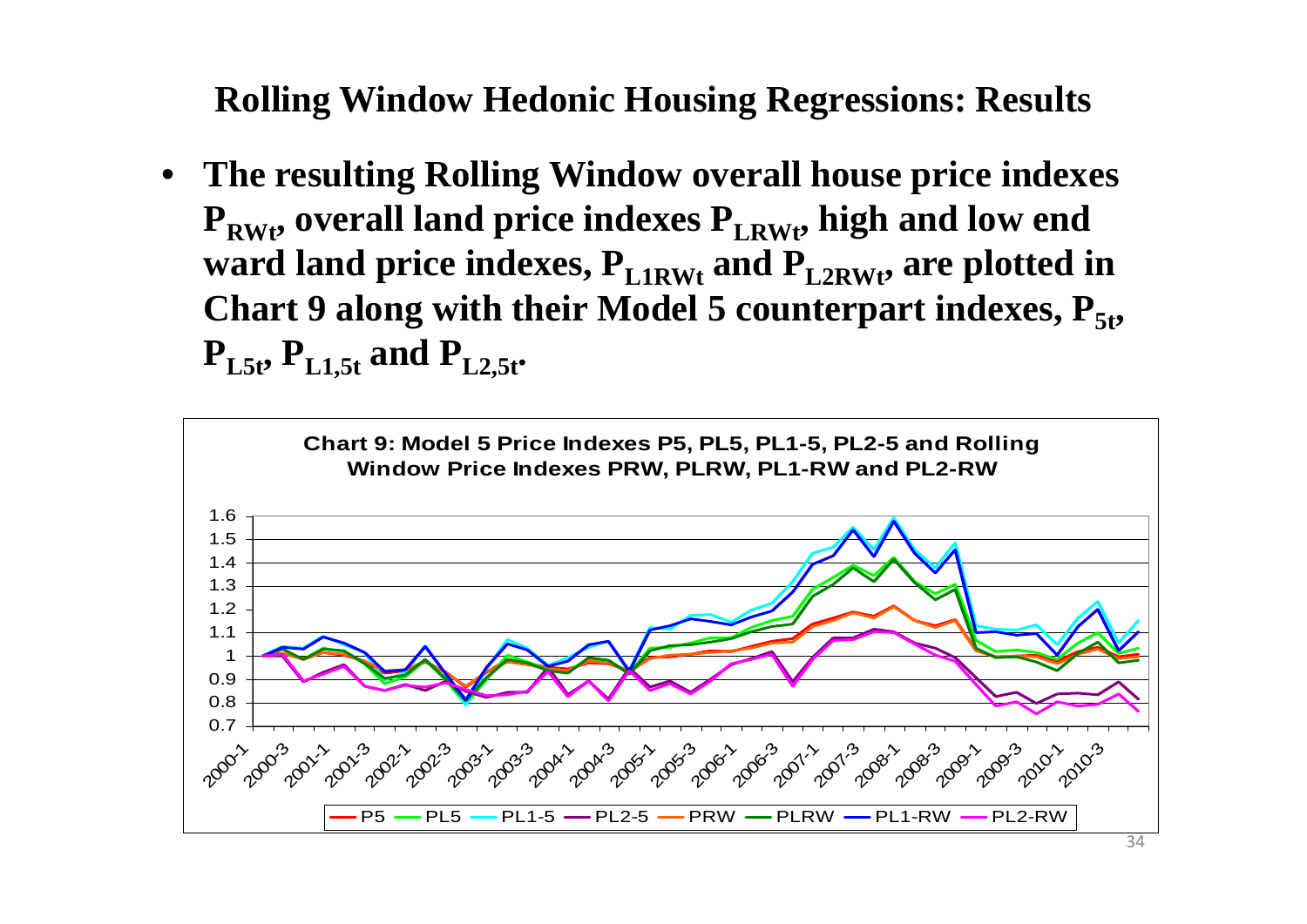### **Rolling Window Hedonic Housing Regressions: Results (cont)**

- **Viewing Chart 9, it can be seen that the Model 5 overall house price index, P 5, can hardly be distinguished from its Rolling Window counterpart,**  $P_{RW}$ **.**
- However, for the land price indexes, it can be seen that while **the Model 5 indexes**  $\mathbf{P}_{\text{L5}}$  **(the overall land price index),**  $\mathbf{P}_{\text{L1,5}}$ **(the high end ward land price index) and PL2,5 (the lower end ward land price index) are very close to their Rolling** Window counterparts  $\mathbf{P}_{\text{LRW}}$ ,  $\mathbf{P}_{\text{L1RW}}$  and  $\mathbf{P}_{\text{L2RW}}$  for the first  $\mathbf{5}$ **years in our sample, the Rolling Window land price indexes tend to be** *lower* **than their single regression Model 5 counterparts for the last 5 years in our sample.**
- **Which set of results do we prefer? We prefer the Rolling Window Model since it allows for gradual change in the hedonic coefficients over time and moreover, the RW Model fits the data better while still generating sensible parameter estimates.**